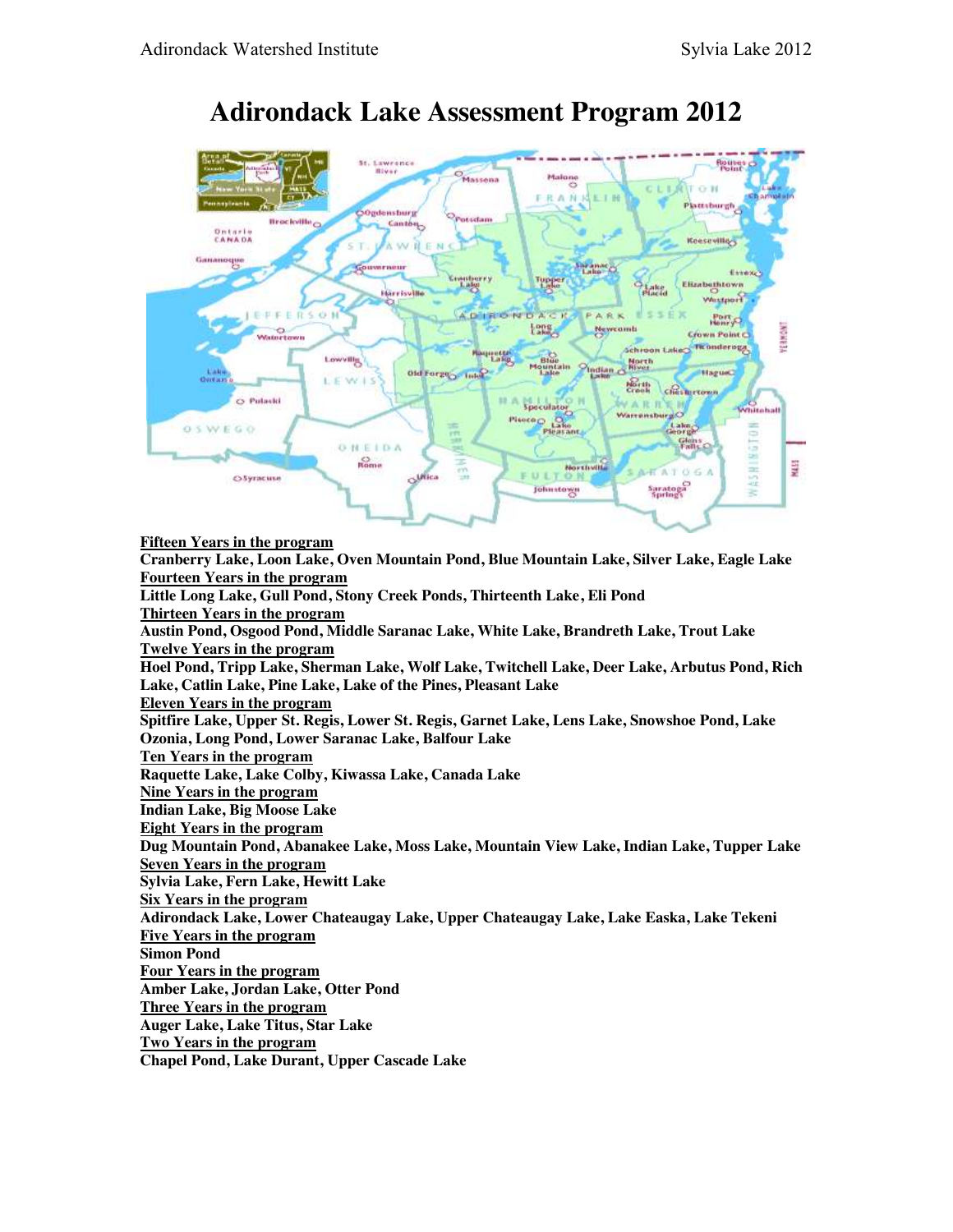# Adirondack Lake Assessment Program

## **Sylvia Lake**

## **Summer 2012**

### **January 2013**

## Author Michael De Angelo

Project Participants Michael De Angelo, Environmental Chemist, Aquatics Director of the AWI Cory Laxson, Research Associate, AWI Elizabeth Yerger, Laboratory and Field Technician, AWI

Prepared by: The Adirondack Watershed Institute at Paul Smith's College P.O. Box 265, Paul Smiths, NY 12970-0244 Phone: 518-327-6270; Fax: 518-327-6369; E-mail: mdeangelo@paulsmiths.edu

## Program Management by:

Protect the Adirondacks! Inc. P.O. Box 769 Lake George, NY 12845 Phone: 518-685-3088 E-mail: info@protectadks.org

© The Adirondack Watershed Institute 2012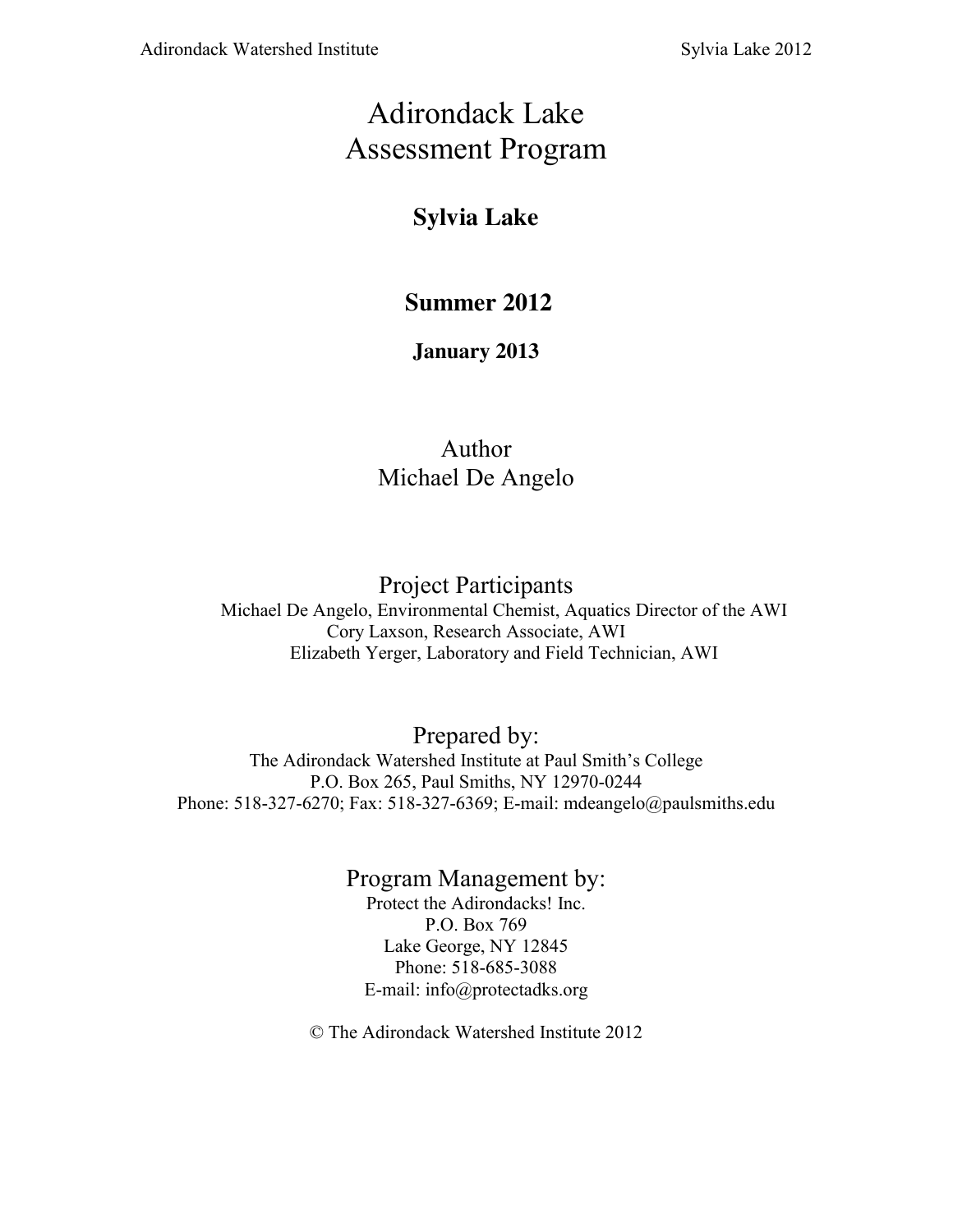#### **Introduction**

The Adirondack Lake Assessment Program is a volunteer monitoring program established by the Residents' Committee to Protect the Adirondacks (RCPA) and the Adirondack Watershed Institute (AWI). The program is now in its' fifteenth year. The program was established to help develop a current database of water quality in Adirondack lakes and ponds. There were 69 participating lakes in the program in year 2012.

#### **Methodology**

Each month participants (trained by AWI staff) measured transparency with a secchi disk and collected a 2-meter composite of lake water for chlorophyll-a analysis and a separate 2-meter composite for total phosphorus and other chemical analyses. The participants filtered the chlorophyll-a sample prior to storage. Both the chlorophyll-a filter and water chemistry samples were frozen for transport to the laboratory at Paul Smith's College.

In addition to the volunteer samples, AWI staff sampled water quality parameters in most of the participating lakes as time and weather allowed. In most instances, a 2 meter composite of lake water was collected for chlorophyll-a analysis. Samples were also collected at depths of 1.5 meters from the surface (epilimnion) and within 1.5 meters of the bottom (hypolimnion) for chemical analysis. Once collected, samples were stored in a cooler and transported to the laboratory at Paul Smith's College.

All samples were analyzed by AWI staff in the Paul Smith's College laboratory using the methods detailed in *Standard Methods for the Examination of Water and Wastewater, 21<sup>st</sup> edition* (Greenberg, *et al, 2005*). Volunteer samples were analyzed for pH, alkalinity, conductivity, color, nitrate, chlorophyll a and total phosphorus concentrations.

#### **Results Summary**

Sylvia Lake was sampled three times by a volunteer in 2012 at two locations. Samples were collected on the following dates at Station #1 Inlet and Station #2 Center: 6/30/12, 7/29/12 and 8/29/12. Results for 2012 are presented in Appendix A and will be discussed in the following sections. Results are presented as concentrations in milligrams per liter (mg/L) or its equivalent of parts per million (ppm) and micrograms per liter  $(\mu g/L)$  or its equivalent of parts per billion (ppb).

 $1 \text{ mg/L} = 1 \text{ ppm}; 1 \text{ µg/L} = 1 \text{ ppb}; 1 \text{ ppm} = 1000 \text{ ppb}.$ 

Adirondack lakes are subject to the effects of acidic precipitation (i.e. snow, rain). A water body's susceptibility to acid producing ions is assessed by measuring pH, alkalinity, calcium concentrations, and the Calcite Saturation Index (CSI). These parameters define both the acidity of the water and its buffering capacity. Based on the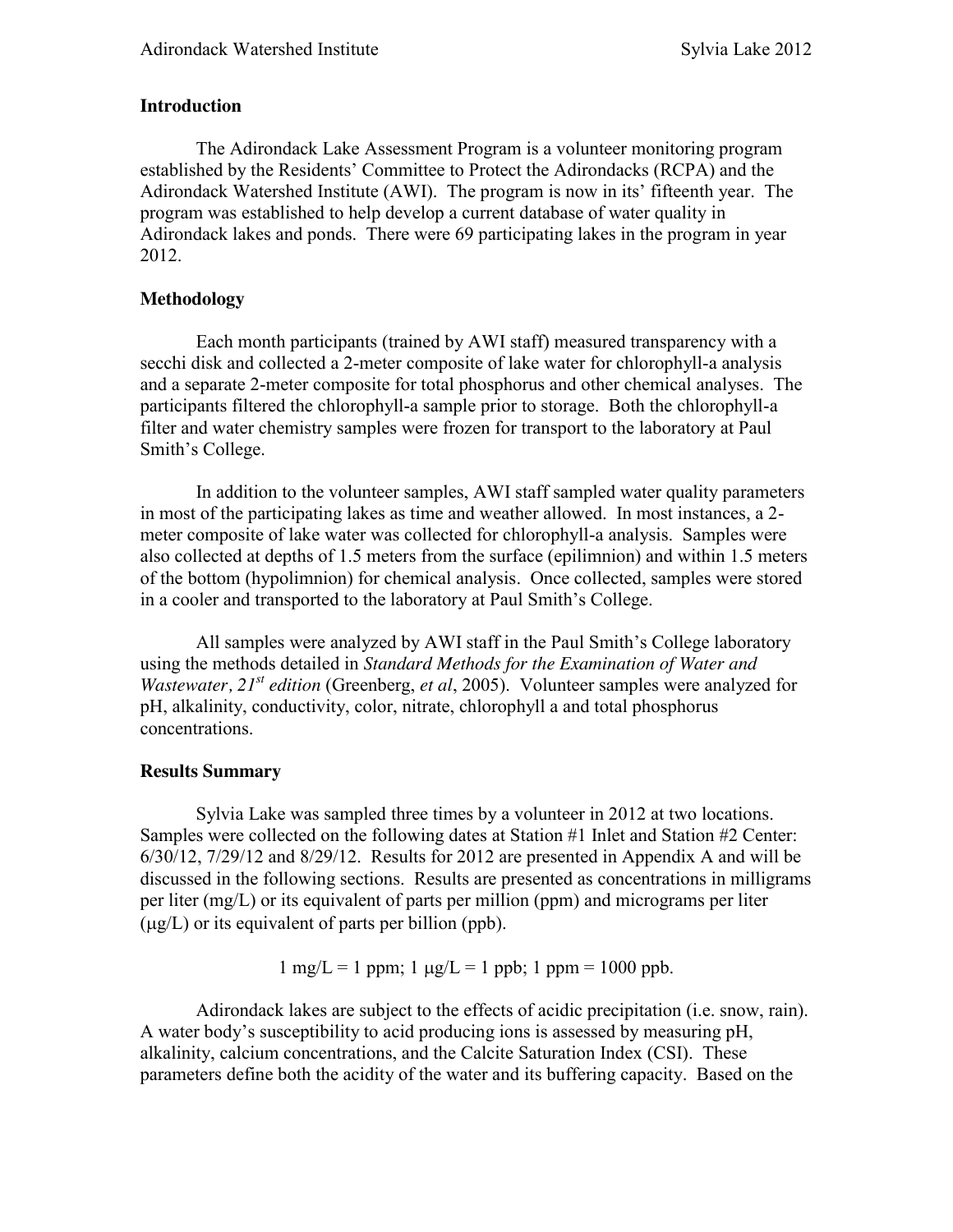results of the 2012 Adirondack Lake Assessment program, the acidity status of Sylvia Lake is considered to be satisfactory with no danger or possible future threat from further acidic inputs due to its' high alkalinity, high calcium level and high pH levels.

Limnologists, the scientists who study bodies of fresh water, classify lake health (trophic status) into three main categories: oligotrophic, mesotrophic, and eutrophic. The trophic status of a lake is determined by measuring the level of three basic water quality parameters: total phosphorus, chlorophyll-a, and secchi disk transparency. These parameters will be defined in the sections that follow. Oligotrophic lakes are characterized as having low levels of total phosphorus, and, as a consequence, low levels of chlorophyll-a and high transparencies. Eutrophic lakes have high levels of total phosphorus and chlorophyll-a, and, as a consequence, low transparencies. Mesotrophic lakes have moderate levels of all three of these water quality parameters. Based upon the results of the 2012 Adirondack Lake Assessment Program, Sylvia Lake is considered to be an oligotrophic water body.

### **pH**

The pH level is a measure of acidity (concentration of hydrogen ions in water), reported in standard units on a logarithmic scale that ranges from 1 to 14. On the pH scale, 7 is neutral, lower values are more acidic, and higher numbers are more basic. In general, pH values between 6.0 and 8.0 are considered optimal for the maintenance of a healthy lake ecosystem. Many species of fish and amphibians have difficulty with growth and reproduction when pH levels fall below 5.5 standard units. Lake acidification status can be assessed from pH as follows:

| $pH$ less than 5.0         | Critical or Impaired       |
|----------------------------|----------------------------|
| pH between $5.0$ and $6.0$ | Endangered or Threatened   |
| pH greater than 6.0        | Satisfactory or Acceptable |

The pH in the upper waters of Sylvia Lake ranged from 7.87 to 8.17. The average pH for the lake center was 8.05 and for Inlet it was 7.98. Based solely on pH, Sylvia Lake's acidity levels should be considered satisfactory with no harm from further acidic inputs. The pH values for both stations were very similar.

#### **Alkalinity**

Alkalinity (acid neutralizing capacity) is a measure of the buffering capacity of water, and in lake ecosystems refers to the ability of a lake to absorb or withstand acidic inputs. In the northeast, most lakes have low alkalinities, which mean they are sensitive to the effects of acidic precipitation. This is a particular concern during the spring when large amounts of low pH snowmelt runs into lakes with little to no contact with the soil's natural buffering agents. Alkalinity is reported in milligrams per liter (mg/L) or microequivelents per liter ( $\mu$ eq/L). Typical summer concentrations of alkalinity in northeastern lakes are around 10 mg/l (200  $\mu$ eq/L). Lake acidification status can be assessed from alkalinity as follows: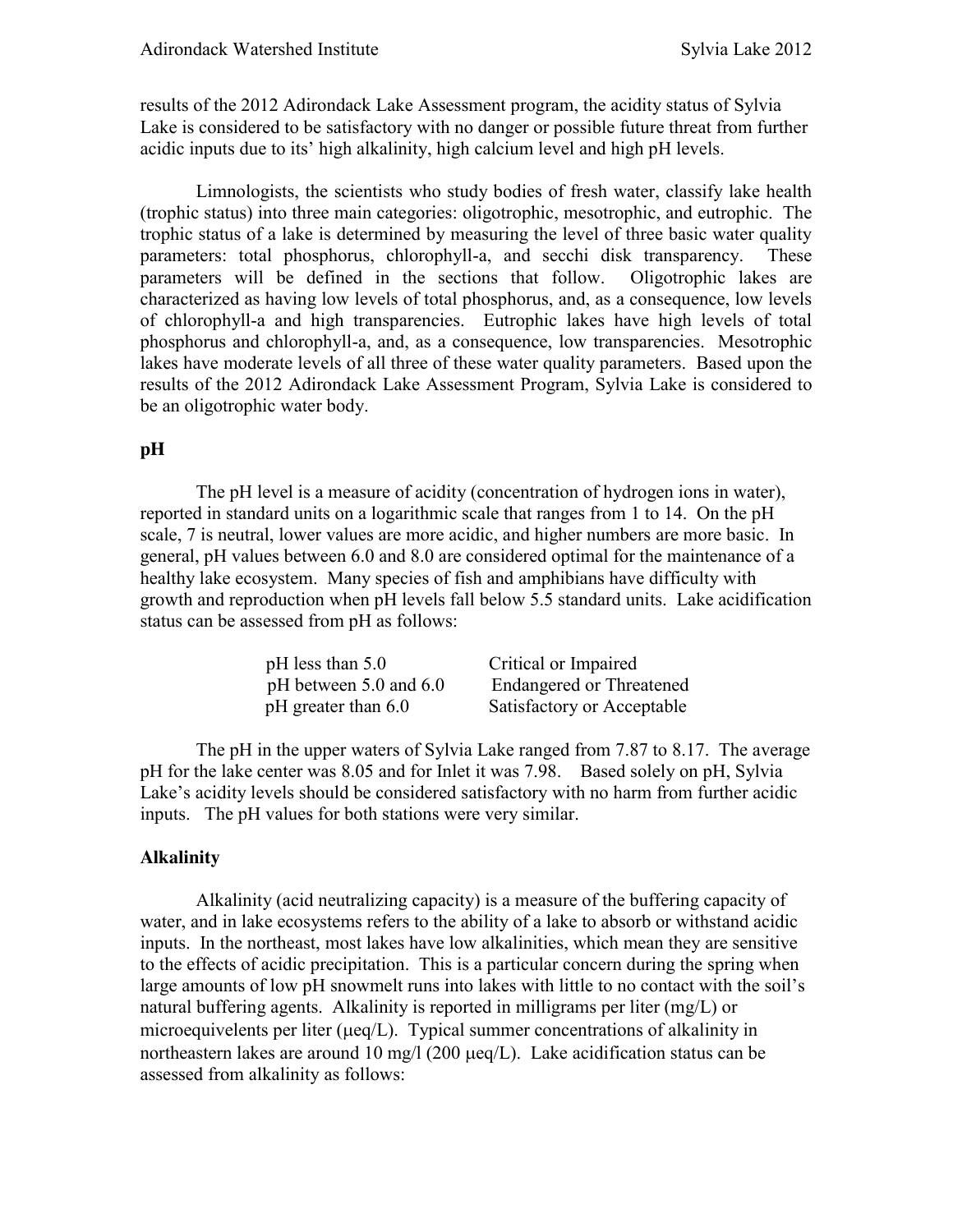| Alkalinity less than $0 \text{ mg/L}$     | Acidified                  |
|-------------------------------------------|----------------------------|
| Alkalinity between 0 and 2 mg/L           | <b>Extremely sensitive</b> |
| Alkalinity between 2 and 10 mg/L          | Moderately sensitive       |
| Alkalinity between 10 and 25 mg/L         | Low sensitivity            |
| Alkalinity greater than $25 \text{ mg/L}$ | Not sensitive              |

 The alkalinity of the upper waters of Sylvia Lake ranged from 39.7 mg/L to 75.2 mg/L. The average alkalinity for the lake center was  $61.4$  mg/L, and for inlet it was  $51.1$ mg/L. These values indicate no sensitivity to acidification. The alkalinity for both stations was very similar but the inlet values were a little lower.

#### **Calcium**

Calcium is one of the buffering materials that occur naturally in the environment. However, it is often in short supply in Adirondack lakes and ponds, making these bodies of water susceptible to acidification by acid precipitation. Calcium concentrations provide information on the buffering capacity of that lake, and can assist in determining the timing and dosage for acid mitigation (liming) activities. Adirondack lakes containing less than 2.5 mg/L of calcium are considered to be sensitive to acidification.

The calcium in Sylvia Lake ranged from 19.5 mg/L to 26.3 mg/L. The average calcium concentration for the lake center was 23.7 mg/L and for the lake Inlet it was 23.8 mg/L. These values indicate no sensitivity due to further acidic inputs.

#### **Calcite Saturation Index**

The Calcite Saturation Index (CSI) is another method that is used to determine the sensitivity of a lake to acidification. High CSI values are indicative of increasing sensitivity to acidic inputs. CSI is calculated using the following formula:

> *Ca Alk*  $CSI = - log<sub>10</sub> 40000 - log<sub>10</sub> 50000 - pH + 2$

Where  $Ca = Ca$  calcium level of water sample in ppm or mg/L  $Alk = Alkalinity$  of the water sample in ppm or mg/L

 $pH = pH$  of the water sample in standard units

Lake sensitivity to acidic inputs is assessed from CSI as follows:

| CSI greater than 4   | Very vulnerable to acidic inputs       |
|----------------------|----------------------------------------|
| CSI between $3 \& 4$ | Moderately vulnerable to acidic inputs |
| CSI less than 3      | Low vulnerability to acidic inputs     |

CSI values for Sylvia Lake were found to be 0.09 for the lake center and 0.24 for the lake inlet. This shows that Sylvia Lake has no vulnerability to further acidic inputs.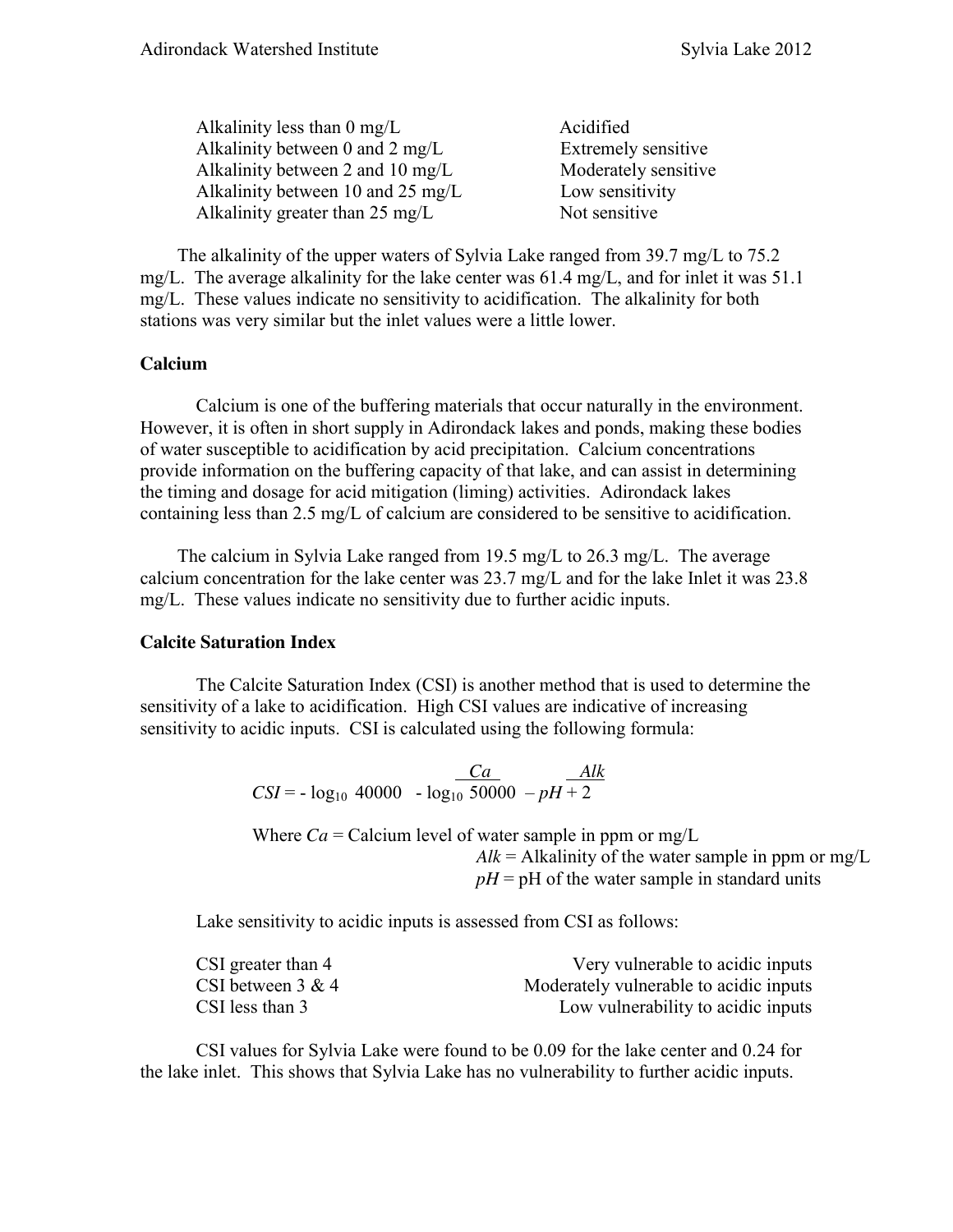#### **Total Phosphorus**

Phosphorus is one of the three essential nutrients for life, and in northeastern lakes, it is often the controlling, or limiting, nutrient in lake productivity. Total phosphorus is a measure of all forms of phosphorus, both organic and inorganic. Total phosphorus concentrations are directly related to the trophic status (water quality conditions) of a lake. Excessive amounts of phosphorus can lead to algae blooms and a loss of dissolved oxygen within the lake. Surface water (epilimnion) concentrations of total phosphorus less than 0.010 mg/L are associated with oligotrophic (clean, clear water) conditions. Concentrations greater than 0.025 mg/L are associated with eutrophic (nutrient-rich) conditions.

The total phosphorus in the upper waters of Sylvia Lake ranged from 0.004 mg/L to 0.007 mg/L. The average for the lake center was 0.005 mg/L and for the lake inlet the average was 0.006 mg/L. These values are indicative of oligotrophic conditions for the lake center and oligotrophic for the inlet lake station.

#### **Chlorophyll-a**

Chlorophyll-a is the green pigment in plants used for photosynthesis, and measuring it provides information on the amount of algae (microscopic plants) in lakes. Chlorophyll-a concentrations are also used to classify a lakes trophic status. Concentrations less than 2 ug/L is associated with oligotrophic conditions and those greater than 8 ug/L are associated with eutrophic conditions.

The chlorophyll-a concentrations in the upper waters of Sylvia Lake ranged from 1.02 ug/L to 1.68 ug/L. The average concentration for the lake center was 1.36 ug/L and for the lake inlet it was 1.46 ug/L. These values are indicative of oligotrophic conditions for both lake stations.

#### **Secchi Disk Transparency**

Transparency is a measure of water clarity in lakes and ponds. It is determined by lowering a 20 cm black and white disk (Secchi) into a lake to the depth where it is no longer visible from the surface. This depth is then recorded in meters. Since algae are the main determinant of water clarity in non-stained, low turbidity (suspended silt) lakes, transparency is also used as an indicator of the trophic status of a body of water. Secchi disk transparencies greater than 4.6 meters (15.1 feet) are associated with oligotrophic conditions, while values less than 2 meters (6.6 feet) are associated with eutrophic conditions (DEC & FOLA, 1990).

Secchi disk transparency in Sylvia Lake ranged from 6.5 to 9.5 meters. The average for the lake center was 7.8 meters and for the lake inlet the average was 7.3 meters. These values are indicative of oligotrophic conditions for both lake stations.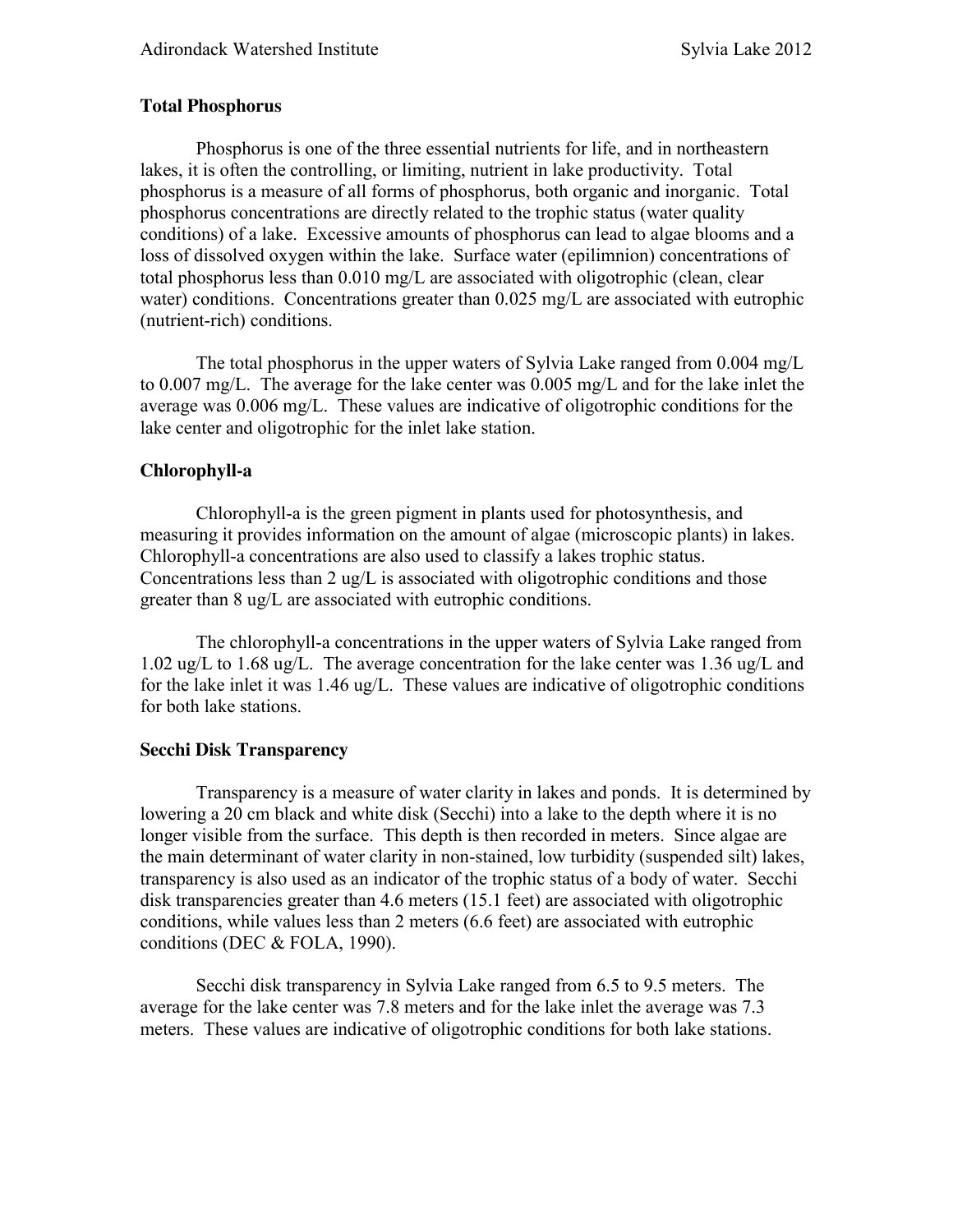#### **Nitrate**

Nitrogen is another essential nutrient for life. Nitrate is an inorganic form of nitrogen that is naturally occurring in the environment. It is also a component of atmospheric pollution. Nitrogen concentrations are usually less than 1 mg/L in most lakes. Elevated levels of nitrate concentration may be indicative of lake acidification or wastewater pollution.

Nitrate in Sylvia Lake ranged from 0.036 to 0.058 mg/L. The average nitrate in the upper waters was found to be 0.053 mg/L for the lake center and 0.051 mg/L for the lake inlet. These values are typical for an Adirondack lake.

#### **Chloride**

Chloride is an anion that occurs naturally in surface waters, though typically in low concentrations. Background concentrations of chloride in Adirondack Lakes are usually less than 1 mg/L. Chloride levels 10 mg/L and higher is usually indicative of pollution and, if sustained, can alter the distribution and abundance of aquatic plant and animal species. The primary sources of additional chloride in Adirondack lakes are road salt (from winter road de-icing) and wastewater (usually from faulty septic systems). The most salt impacted waters in the Adirondacks usually have chloride concentrations of 100 mg/L or less.

The chloride in the upper waters of Sylvia Lake ranged from 7.9 mg/L to 14.3 mg/L. The chloride concentration was 12.1 mg/L for the lake center and for the Inlet it was 12.8 mg/L. Both stations had similar elevated chloride levels which could be due to geology or road salt.

#### **Conductivity**

Conductivity is a measure of the ability of water to conduct electric current, and will increase as dissolved minerals build up within a body of water. As a result, conductivity is also an indirect measure of the number of ions in solution, mostly as inorganic substances. High conductivity values (greater than 50  $\mu$ ohms/cm) may be indicative of pollution by road salt runoff or faulty septic systems. Conductivities may be naturally high in water that drains from bogs or marshes. Eutrophic lakes often have conductivities near 100 µohms/cm, but may not be characterized by pollution inputs. Clean, clear-water lakes in our region typically have conductivities up to 30  $\mu$ ohms/cm, but values less than 50 uohms/cm are considered normal.

The conductivity in the upper waters of Sylvia Lake ranged from 132.7 µohms/cm to 208.0  $\mu$ ohms/cm. The average conductivity for the lake center was 180.9  $\mu$ ohms/cm, and for the inlet it was  $182.2$   $\mu$ ohms/cm. Both stations had similar elevated conductivity levels which could be due to geology or road salt.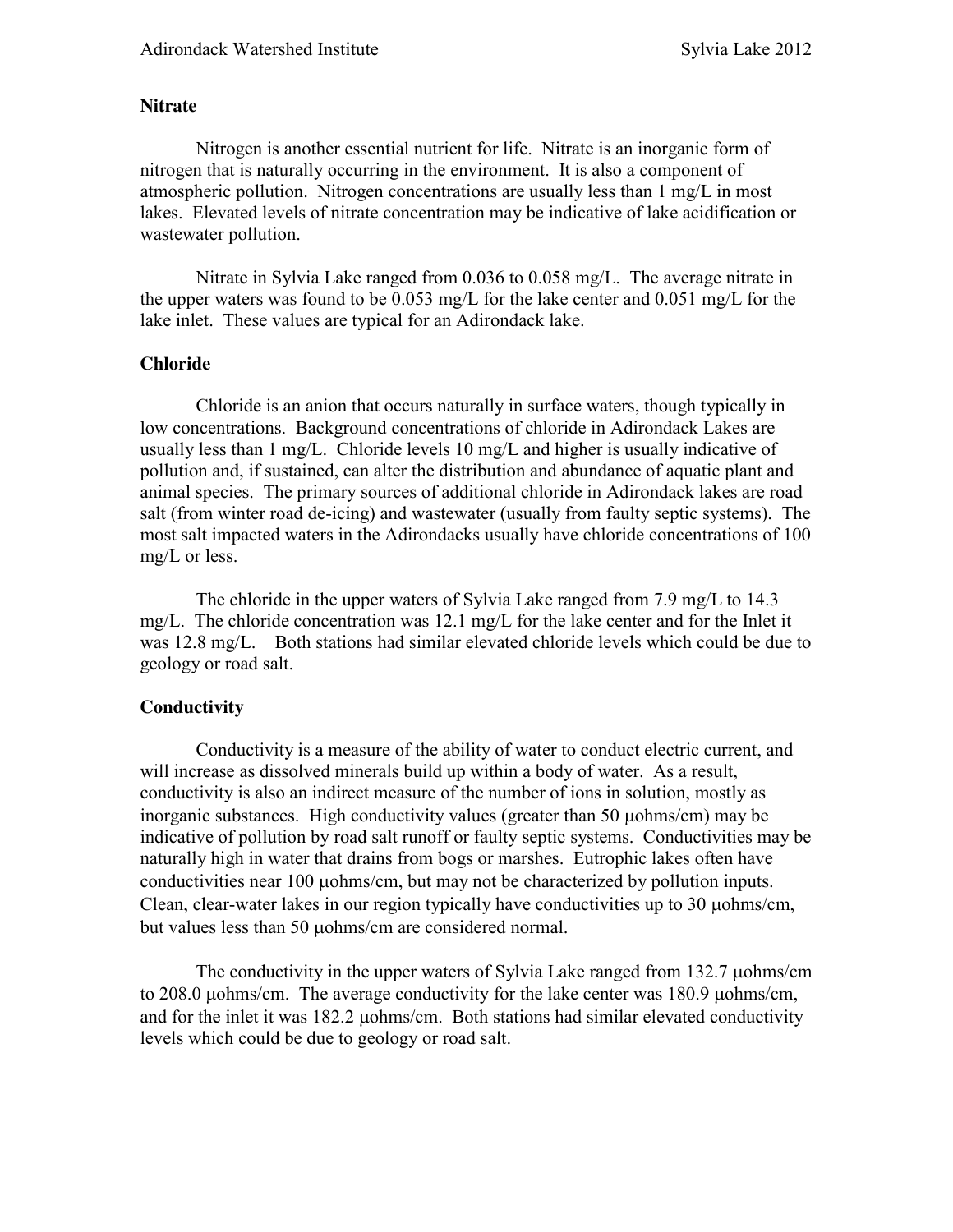#### **Color**

The color of water is affected by both dissolved materials (e.g., metallic ions, organic acids) and suspended materials (e.g., silt and plant pigments). Water samples are collected and compared to a set of standardized chloroplatinate solutions in order to assess the degree of coloration. The measurement of color is usually used in lake classification to describe the degree to which the water body is stained due to the accumulation of organic acids. The standard for drinking water color, as set by the United States Environmental Protection Agency (US EPA) using the platinum-cobalt method, is 15 Pt-Co. However, dystrophic lakes (heavily stained, often the color of tea) are common in this part of the country, and are usually found in areas with poorly drained soils and large amounts of coniferous vegetation (i.e., pines, spruce, hemlock). Dystrophic lakes usually have color values upwards of 75 Pt-Co.

Color can often be used as a possible index of organic acid content since higher amounts of total organic carbon (TOC) are usually found in colored waters. TOC is important because it can bond with aluminum in water, locking it up within the aquatic system and resulting in possible toxicity to fish (see Aluminum).

The color in the upper waters of Sylvia Lake ranged from 2 Pt-Co to 17 Pt-Co. The average color for the lake center was 9 Pt-Co and for the lake inlet it was 12.0 Pt-Co. Both stations had similar color levels.

#### **Aluminum**

Aluminum is one of the most abundant elements found within the earth's crust. Acidic runoff (from rainwater and snowmelt) can leach aluminum out of the soil as it flows into streams and lakes. If a lake is acidic enough, aluminum may also be leached from the sediment at the bottom of it. Low concentrations of aluminum can be toxic to aquatic fauna in acidified water bodies, depending on the type of aluminum available, the amount of dissolved organic carbon available to bond with the aluminum, and the pH of the water. Aluminum can form thick mucus that has been shown to cause gill destruction in aquatic fauna (i.e., fish, insects) and, in cases of prolonged exposure, can cause mortality in native fish populations (Potter, 1982). Aluminum concentrations are reported as mg/L of total dissolved aluminum.

The aluminum in the upper waters of Sylvia Lake ranged from 0.092 mg/L to 0.134 mg/L. The average aluminum for the lake center was 0.109 mg/L and for the lake inlet it was 0.101 mg/L. Both stations had similar aluminum levels and these values were very low for both lake stations.

#### **Dissolved Oxygen**

 The dissolved oxygen in a lake is an extremely important parameter to measure. If dissolved oxygen decreases as we approach the bottom of a lake we know that there is a great amount of bacterial decay that is going on. This usually means that there is an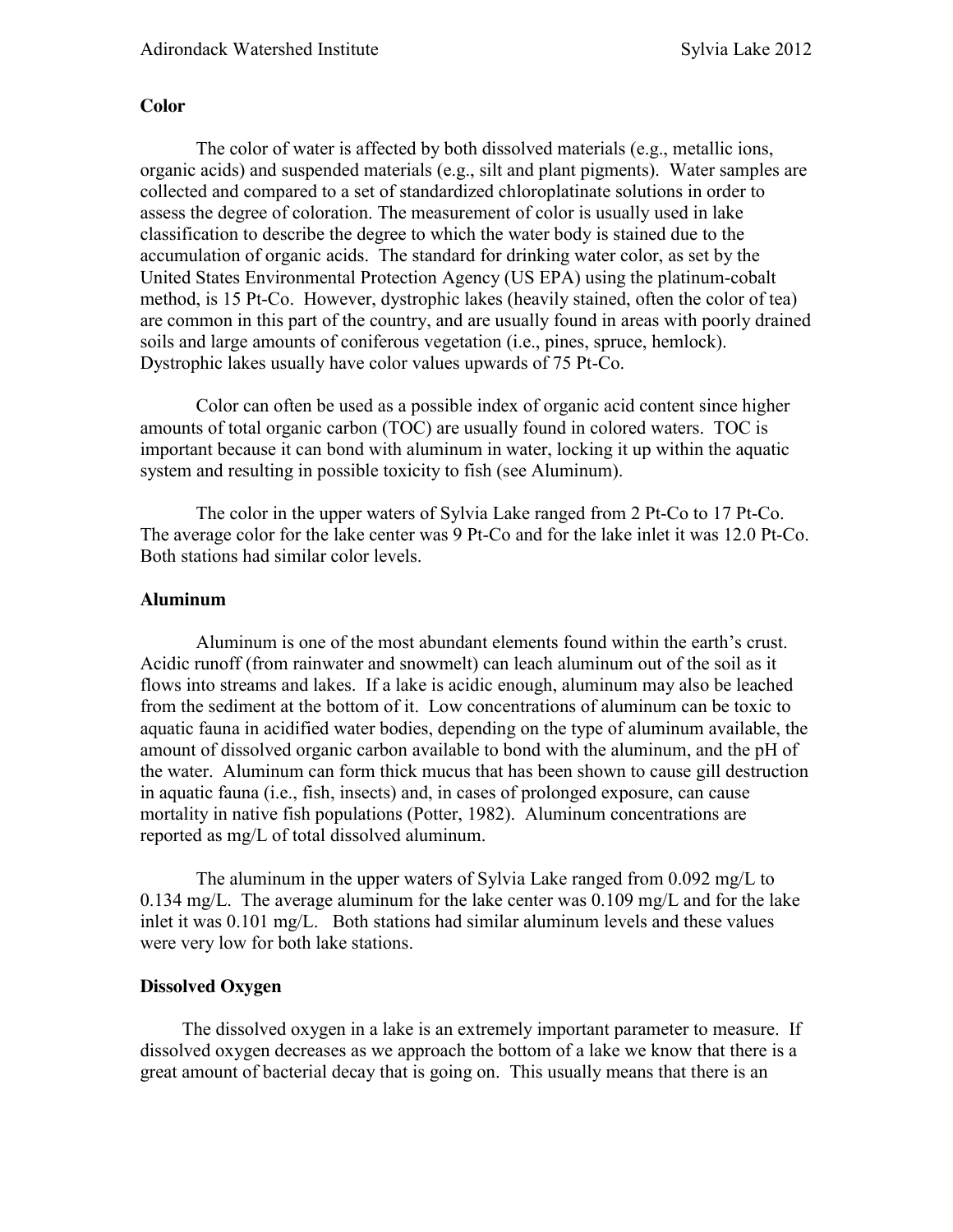abundance of nutrients, like phosphorous that have collected on the lake bottom. Oligotrophic lakes tend to have the same amount of dissolved oxygen from the surface waters to the lake bottom, thus showing very little bacterial decay. Eutrophic lakes tend to have so much decay that their bottom waters will have very little dissolved oxygen. Cold-water fish need 6.0 ppm dissolved oxygen to thrive and reproduce. Warm water fish need 4.0 ppm oxygen.

 The dissolved oxygen profiles for 2007 and 2008 are included in the appendix for both the center deep hole and the inlet area. There was greater than 8 ppm dissolved oxygen at both locations and this value actually increased with depth. These values are excellent for cold water fish survival. A profile was not run in 2009 - 2012 due to the lack of a site visit.

#### **Summary**

 Sylvia Lake was an unproductive oligotrophic lake at both stations during 2012. Based on the results of the 2007 – 2012 Adirondack Lake Assessment program, the acidity status of Sylvia Lake is considered to be satisfactory with no possible future threat from further acidic inputs due to its' high alkalinity, calcium and pH levels. Both stations showed similar results for all tests performed. The dissolved oxygen levels were excellent for cold water fish survival.

 If we look at the yearly averages for total precipitation in the Adirondacks, the amount of precipitation last year was normal. We had a very dry spring and early summer followed by a very wet late summer and fall. During the previous year, 2011, we had record precipitation that was way above average. We had a very wet winter, spring and summer. Some of the changes to water quality on Simon Pond could have been weather related.

 Graphs showing trends in Sylvia Lake over the last seven years are included in Appendix A. When comparing the results for 2006 – 2012, the pH, conductivity, color, nitrate, and calcium have stayed very steady due to the large amount of buffers found in the waters of Sylvia Lake. The total phosphorous and chlorophyll a are lower this past year due to lack of rain and runoff. This has led to less algal growth and increased Secchi disk transparency this past year.

 This past summer was very dry which meant less runoff and thus less nutrients like total phosphorous and nitrate entering the waters of Sylvia Lake. This led to much less algal growth and much lower chlorophyll-a concentrations. This also meant that conductivity, nitrate, calcium and chloride concentrations were very stable. When comparing the lake center to the lake inlet station, we see oligotrophic conditions for the lake center station and the same oligotrophic conditions for the lake inlet station this past year. For 2012, the conditions for both stations were very similar. This is most likely due to less runoff from the surrounding watershed that is entering the lake through the inlet.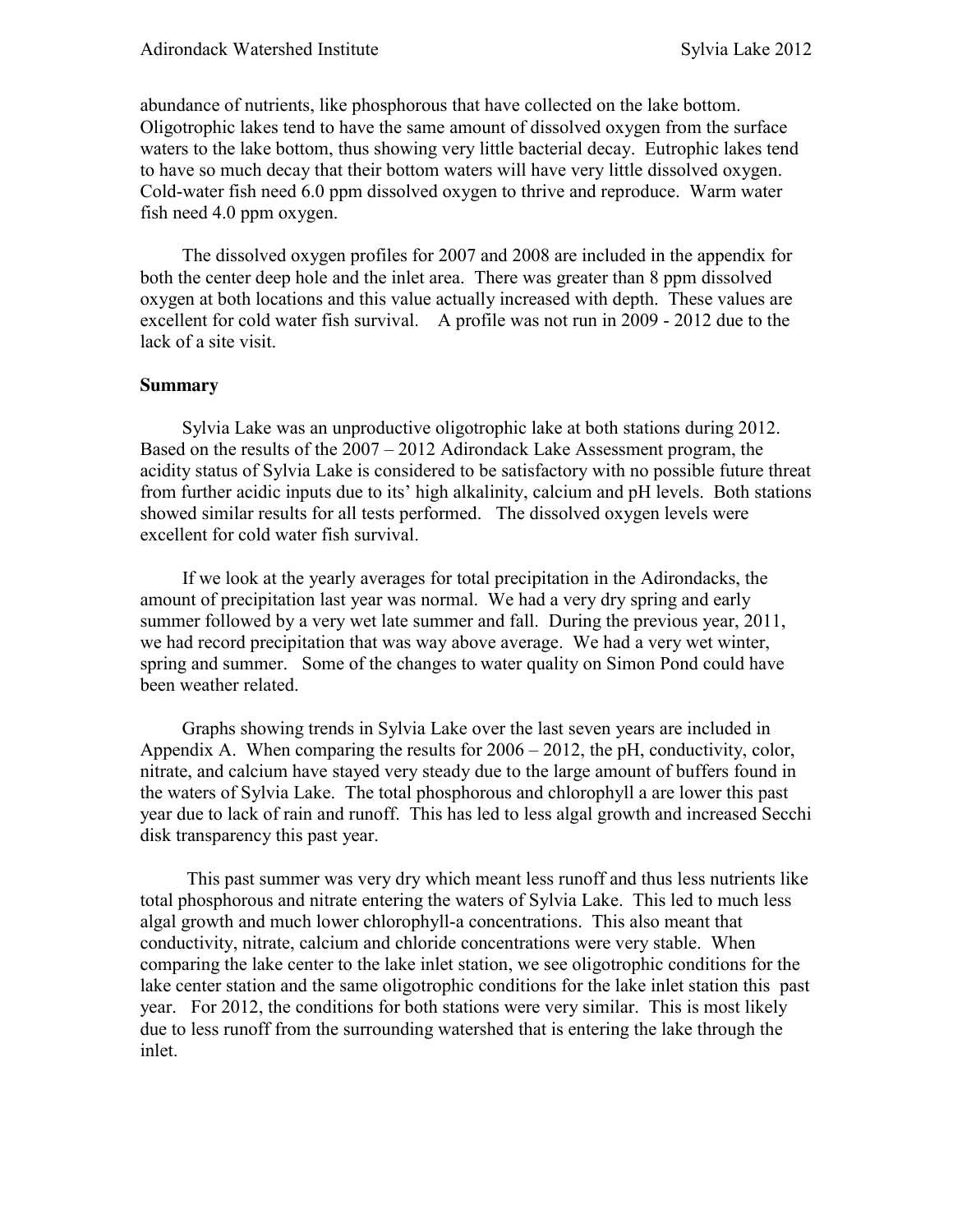#### **Literature Cited**

DEC & FOLA. (1990). Diet for a Small Lake: A New Yorker's Guide to Lake Management.

New York State Department of Environmental Conservation & The Federation of Lake Associations, Inc.: Albany, New York.

Greenberg, A.E., Eaton, A.D., and Leseri, L.A. (editors). (2005). Standard Methods for the Examination of Water and Wastewater, 21<sup>st</sup> Edition. American Public Health Association: Washington, D.C.

Potter, W. (1982). *The Effects of Air Pollution and Acid Rain on Fish, Wildlife and Their Habitats – Lakes*. Technical Report FWS/OBS – 80/50.4. United States Fish and Wildlife Service, Biological Services Program: Washington, D.C.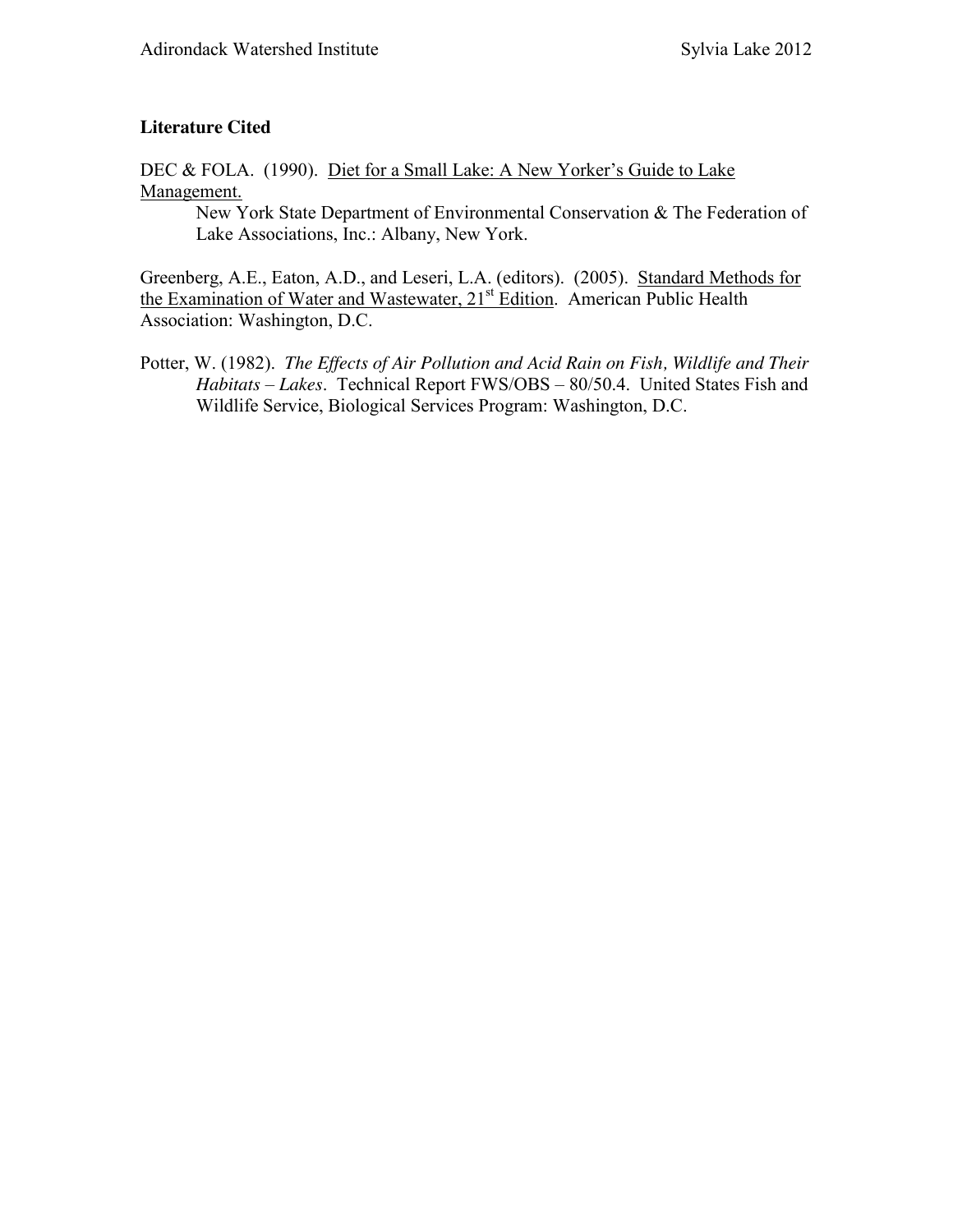# **Appendix A**

**Water Quality Data**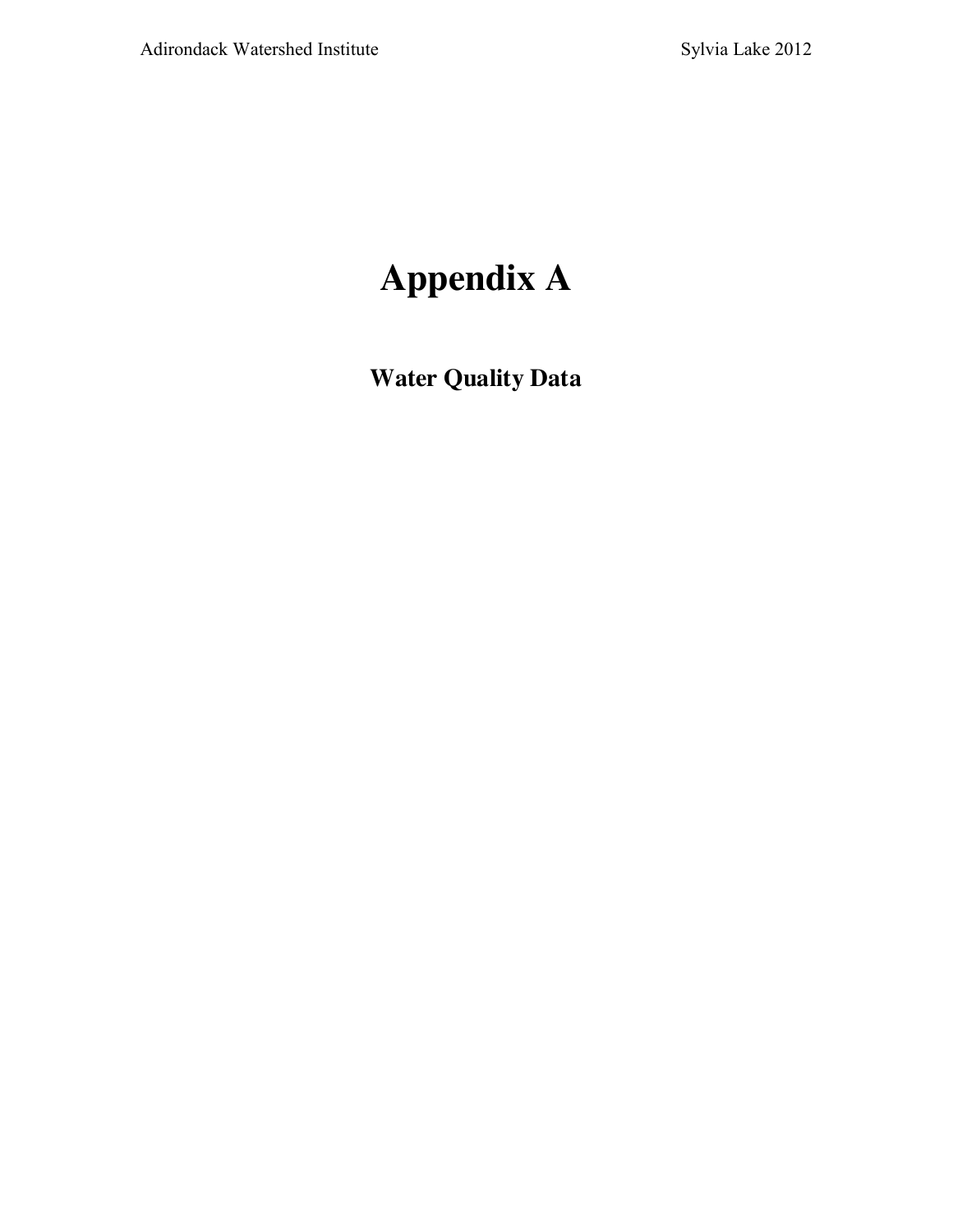# Sylvia Lake Center Deep Hole June 2007/May 2008

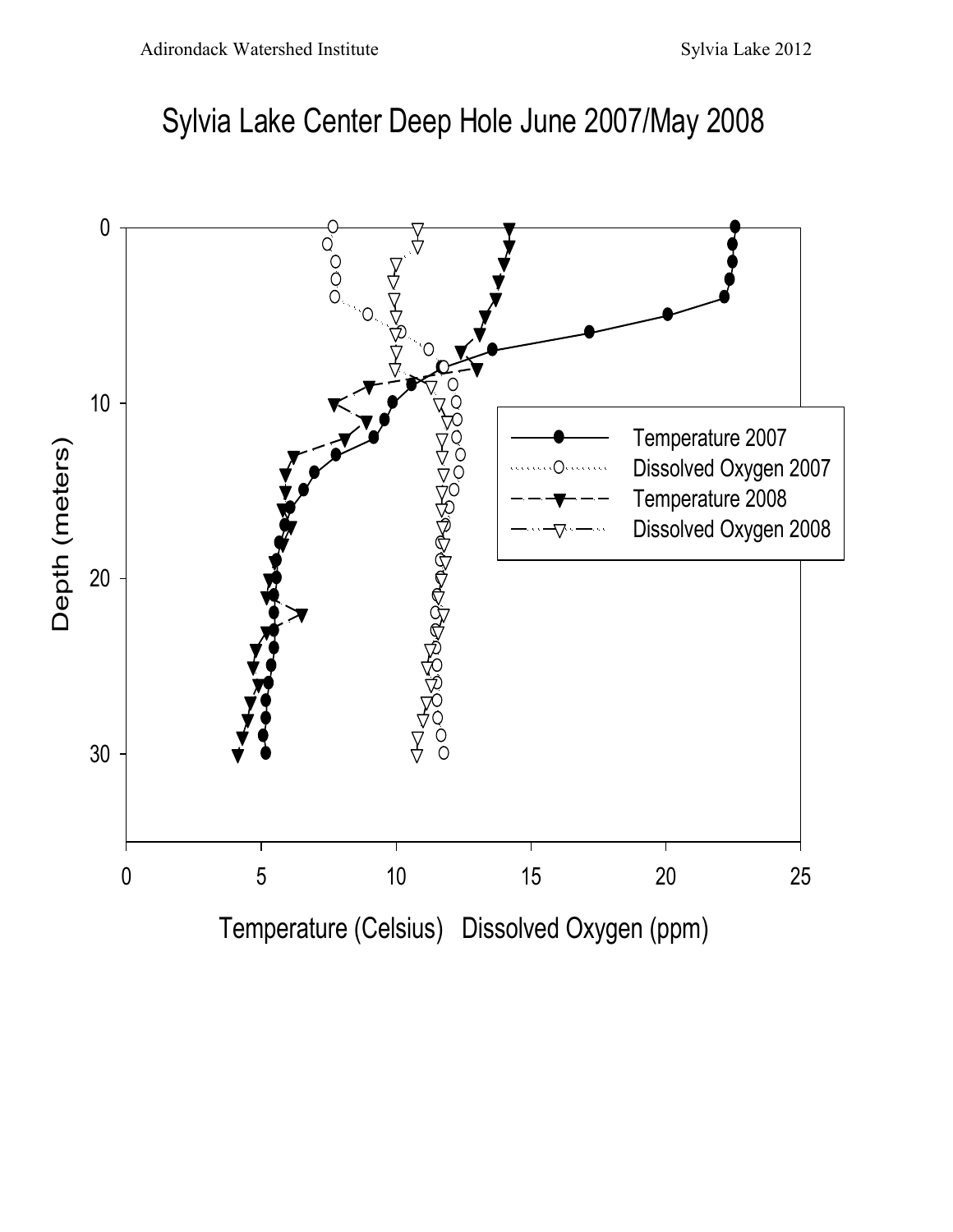# Sylvia Lake Inlet Area June 2007

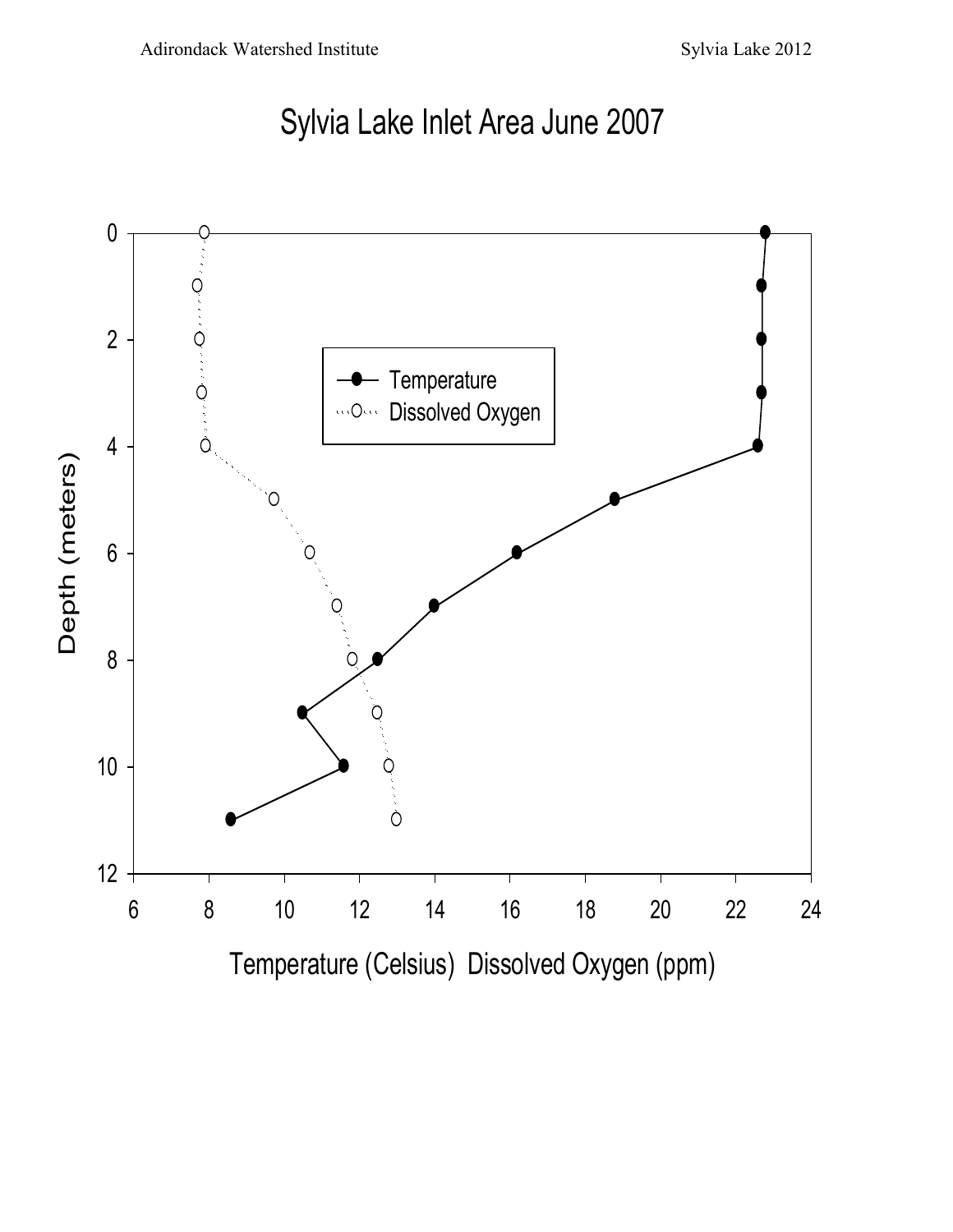| Source     | Lake Name   | Location | <b>Station</b> | Date      | pH   | Alk   | Cond     | Color<br>Pt- | <b>TP</b> |
|------------|-------------|----------|----------------|-----------|------|-------|----------|--------------|-----------|
|            |             |          |                |           |      | mg/L  | µohms/cm | Co           | mg/L      |
| Vol        | Sylvia Lake | Marsh    |                | 7/17/2006 | 7.69 | 102.4 | 210.0    | 23.0         | 0.008     |
| Vol        | Sylvia Lake | Marsh    |                | 8/18/2006 | 7.61 | 112.0 | 216.0    | 10.0         | 0.011     |
| Vol        | Sylvia Lake | Marsh    |                | 9/21/2006 | 7.58 | 84.4  | 174.7    | 17.0         | 0.009     |
|            |             |          |                | Mean      | 7.63 | 99.6  | 200.2    | 16.7         | 0.009     |
|            |             |          |                | Std Dev   | 0.06 | 14.0  | 22.3     | 6.5          | 0.002     |
| Vol        | Sylvia Lake | Center   |                | 7/24/2006 | 7.39 | 124.4 | 227.0    | 22.0         | 0.011     |
| Vol        | Sylvia Lake | Center   |                | 8/21/2006 | 7.88 | 120.4 | 200.0    | 10.0         | 0.008     |
| Vol        | Sylvia Lake | Center   |                | 9/21/2006 | 7.56 | 79.6  | 161.6    | 10.0         | 0.007     |
|            |             |          |                | Mean      | 7.61 | 108.1 | 196.2    | 14.0         | 0.009     |
|            |             |          |                | Std Dev   | 0.25 | 24.8  | 32.9     | 6.9          | 0.002     |
| <b>AWI</b> | Sylvia Lake | Center   | epi            | 6/21/2007 | 7.97 | 142.0 | 232.0    | 0.0          | 0.008     |
| Vol        | Sylvia Lake | Center   | $\overline{c}$ | 7/6/2007  | 7.87 | 134.6 | 194.6    | 19.0         | 0.011     |
| Vol        | Sylvia Lake | Center   | $\overline{2}$ | 8/4/2007  | 7.85 | 132.2 | 174.8    | 3.0          | 0.009     |
| Vol        | Sylvia Lake | Center   | $\overline{2}$ | 9/7/2007  | 7.77 | 124.8 | 196.0    | 0.0          | 0.011     |
|            |             |          |                | Mean      | 7.83 | 130.5 | 188.5    | 7.3          | 0.010     |
|            |             |          |                | Std Dev   | 0.05 | 5.1   | 11.9     | 10.2         | 0.001     |
| <b>AWI</b> | Sylvia Lake | Center   | hypo           | 6/21/2007 | 7.55 | 110.0 | 232.0    | 1.0          | 0.009     |
| <b>AWI</b> | Sylvia Lake | Center   | epi            | 5/26/2008 | 7.81 | 135.6 | 236.0    | 0.0          | 0.010     |
| Vol        | Sylvia Lake | Center   | $\overline{2}$ | 6/25/2008 | 8.13 | 140.2 | 215.0    | 28.0         | 0.006     |
| Vol        | Sylvia Lake | Center   | $\overline{2}$ | 8/5/2008  | 8.17 | 138.8 | 201.0    | 0.0          | 0.009     |
| Vol        | Sylvia Lake | Center   | $\overline{2}$ | 9/3/2008  | 8.21 | 140.4 | 154.0    | 2.0          | 0.010     |
|            |             |          |                | Mean      | 8.08 | 138.8 | 201.5    | 7.5          | 0.009     |
|            |             |          |                | Std Dev   | 0.18 | 2.2   | 34.8     | 13.7         | 0.002     |
| <b>AWI</b> | Sylvia Lake | Center   | hypo           | 5/26/2008 | 7.95 | 140.4 | 235.0    | 1.0          | 0.008     |
| Vol        | Sylvia Lake | Center   | $\overline{2}$ | 6/28/2009 | 7.95 | 144.0 | 169.6    | 14.0         | 0.005     |
| Vol        | Sylvia Lake | Center   | $\overline{2}$ | 7/30/2009 | 7.48 | 74.2  | 148.7    | 20.0         | 0.008     |
| Vol        | Sylvia Lake | Center   | $\overline{2}$ | 8/25/2009 | 7.72 | 125.2 | 118.5    | 11.0         | 0.011     |
|            |             |          |                | Mean      | 7.72 | 114.5 | 145.6    | 15.0         | 0.008     |
|            |             |          |                | Std Dev   | 0.24 | 36.1  | 25.7     | 4.6          | 0.003     |
| Vol        | Sylvia Lake | Center   | 2              | 7/8/2010  | 8.32 | 154.0 | 170.5    | 0.0          | 0.008     |
| Vol        | Sylvia Lake | Center   | $\overline{c}$ | 8/7/2010  | 8.12 | 138.0 | 199.9    | 14.0         | 0.011     |
| Vol        | Sylvia Lake | Center   | $\overline{2}$ | 9/1/2010  | 8.02 | 136.0 | 185.0    | 20.0         | 0.009     |
|            |             |          |                | Mean      | 8.15 | 142.7 | 185.1    | 11.3         | 0.009     |
|            |             |          |                | Std Dev   | 0.15 | 9.9   | 14.7     | 10.3         | 0.002     |
| Vol        | Sylvia Lake | Center   | $\overline{c}$ | 6/27/2011 | 7.60 | 97.2  | 192.6    | 11.0         | 0.010     |
| Vol        | Sylvia Lake | Center   | $\overline{2}$ | 7/22/2011 | 7.20 | 82.8  | 176.2    | 16.0         | 0.006     |
| Vol        | Sylvia Lake | Center   | $\overline{2}$ | 8/26/2011 | 7.40 | 90.0  | 190.0    | 47.0         | 0.010     |
|            |             |          |                | Mean      | 7.40 | 90.0  | 186.3    | 24.7         | 0.009     |
|            |             |          |                | Std Dev   | 0.20 | 7.2   | 8.8      | 19.5         | 0.002     |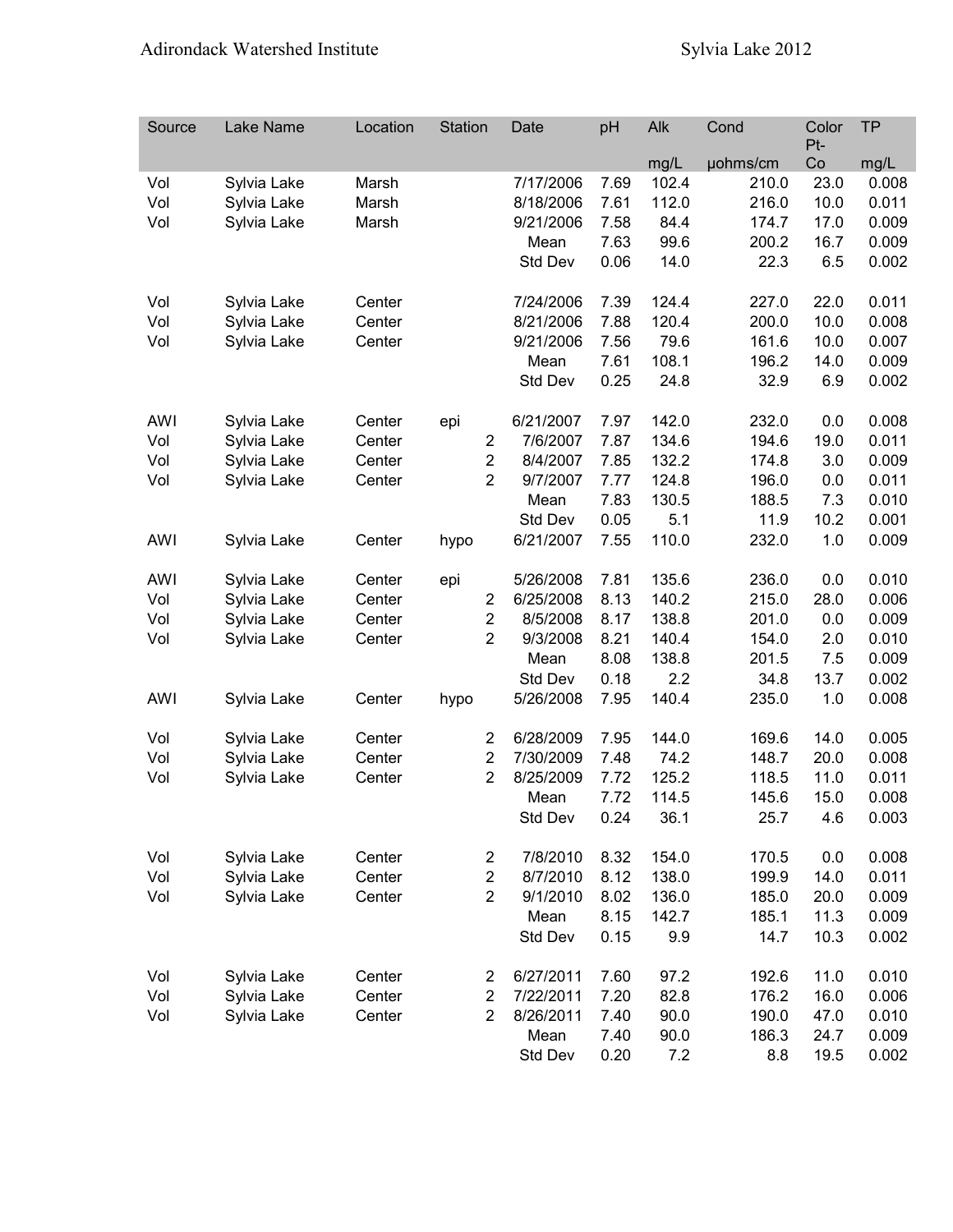| Source     | Lake Name   | Location | <b>Station</b> | Date           | pH   | Alk   | Cond     | Color<br>Pt- | <b>TP</b>      |
|------------|-------------|----------|----------------|----------------|------|-------|----------|--------------|----------------|
|            |             |          |                |                |      | mg/L  | µohms/cm | Co           | mg/L           |
| Vol        | Sylvia Lake | Center   | 2              | 6/30/2012      | 7.87 | 39.7  | 132.7    | 17.0         | 0.005          |
| Vol        | Sylvia Lake | Center   | 2              | 7/29/2012      | 8.17 | 75.2  | 208.0    | 8.0          | 0.007          |
| Vol        | Sylvia Lake | Center   | 2              | 8/29/2012      | 8.12 | 69.4  | 202.0    | 2.0          | 0.004          |
|            |             |          |                | Mean           | 8.05 | 61.4  | 180.9    | 9.0          | 0.005          |
|            |             |          |                | Std Dev        | 0.16 | 19.0  | 41.9     | 7.5          | 0.002          |
| Vol        | Sylvia Lake | Inlet    | 1              | 7/24/2006      | 7.88 | 113.2 | 211.0    | 10.0         | 0.013          |
| Vol        | Sylvia Lake | Inlet    | 1              | 8/21/2006      | 7.93 | 86.0  | 176.5    | 10.0         | 0.010          |
| Vol        | Sylvia Lake | Inlet    | 1              | 9/21/2006      | 7.98 | 103.6 | 208.0    | 10.0         | 0.007          |
|            |             |          |                | Mean           | 7.93 | 100.9 | 198.5    | 10.0         | 0.010          |
|            |             |          |                | Std Dev        | 0.05 | 13.8  | 19.1     | 0.0          | 0.003          |
| <b>AWI</b> | Sylvia Lake | Inlet    | epi            | 6/21/2007      | 7.70 | 137.0 | 232.0    | 0.0          | 0.008          |
| Vol        | Sylvia Lake | Inlet    | 1              | 7/6/2007       | 7.77 | 124.8 | 192.2    | 4.0          | 0.010          |
| Vol        | Sylvia Lake | Inlet    | 1              | 8/4/2007       | 7.74 | 122.8 | 130.4    | 21.0         | 0.008          |
| Vol        | Sylvia Lake | Inlet    | 1              | 9/7/2007       | 7.88 | 128.6 | 152.6    | 0.0          | 0.011          |
|            |             |          |                | Mean           | 7.80 | 125.4 | 158.4    | 8.3          | 0.010          |
|            |             |          |                | Std Dev        | 0.07 | 2.9   | 31.3     | 11.2         | 0.002          |
| <b>AWI</b> | Sylvia Lake | Inlet    | hypo           | 6/21/2007      | 7.72 | 139.0 | 232.0    | 1.0          | 0.008          |
|            |             |          |                |                |      |       |          |              |                |
| Vol        | Sylvia Lake | Inlet    | 1              | 6/25/2008      | 7.79 | 138.0 | 228.0    | 27.0         | 0.006          |
| Vol        | Sylvia Lake | Inlet    | 1              | 8/5/2008       | 8.44 | 146.0 | 176.0    | 0.0          | 0.012<br>0.011 |
| Vol        | Sylvia Lake | Inlet    | 1              | 9/3/2008       | 7.62 | 122.0 | 162.0    | 13.0         |                |
|            |             |          |                | Mean           | 7.95 | 135.3 | 188.7    | 13.3         | 0.010          |
|            |             |          |                | Std Dev        | 0.43 | 12.2  | 34.8     | 13.5         | 0.003          |
| Vol        | Sylvia Lake | Inlet    | 1              | 6/28/2009      | 7.63 | 118.8 | 222.0    | 25.0         | 0.008          |
| Vol        | Sylvia Lake | Inlet    | 1              | 7/30/2009      | 7.69 | 123.6 | 226.0    | 22.0         | 0.014          |
| Vol        | Sylvia Lake | Inlet    | 1              | 8/25/2009      | 7.66 | 122.8 | 193.3    | 17.0         | 0.012          |
|            |             |          |                | Mean           | 7.66 | 121.7 | 213.8    | 21.3         | 0.011          |
|            |             |          |                | <b>Std Dev</b> | 0.03 | 2.6   | 17.8     | 4.0          | 0.003          |
| Vol        | Sylvia Lake | Inlet    | 1              | 7/8/2010       | 8.31 | 152.0 | 195.9    | 17.0         | 0.011          |
| Vol        | Sylvia Lake | Inlet    | 1              | 8/7/2010       | 8.14 | 139.0 | 190.6    | 28.0         | 0.013          |
| Vol        | Sylvia Lake | Inlet    | 1              | 9/1/2010       | 7.89 | 129.0 | 147.0    | 21.0         | 0.01           |
|            |             |          |                | Mean           | 8.11 | 140.0 | 177.8    | 22.0         | 0.011          |
|            |             |          |                | Std Dev        | 0.21 | 11.5  | 26.8     | 5.6          | 0.002          |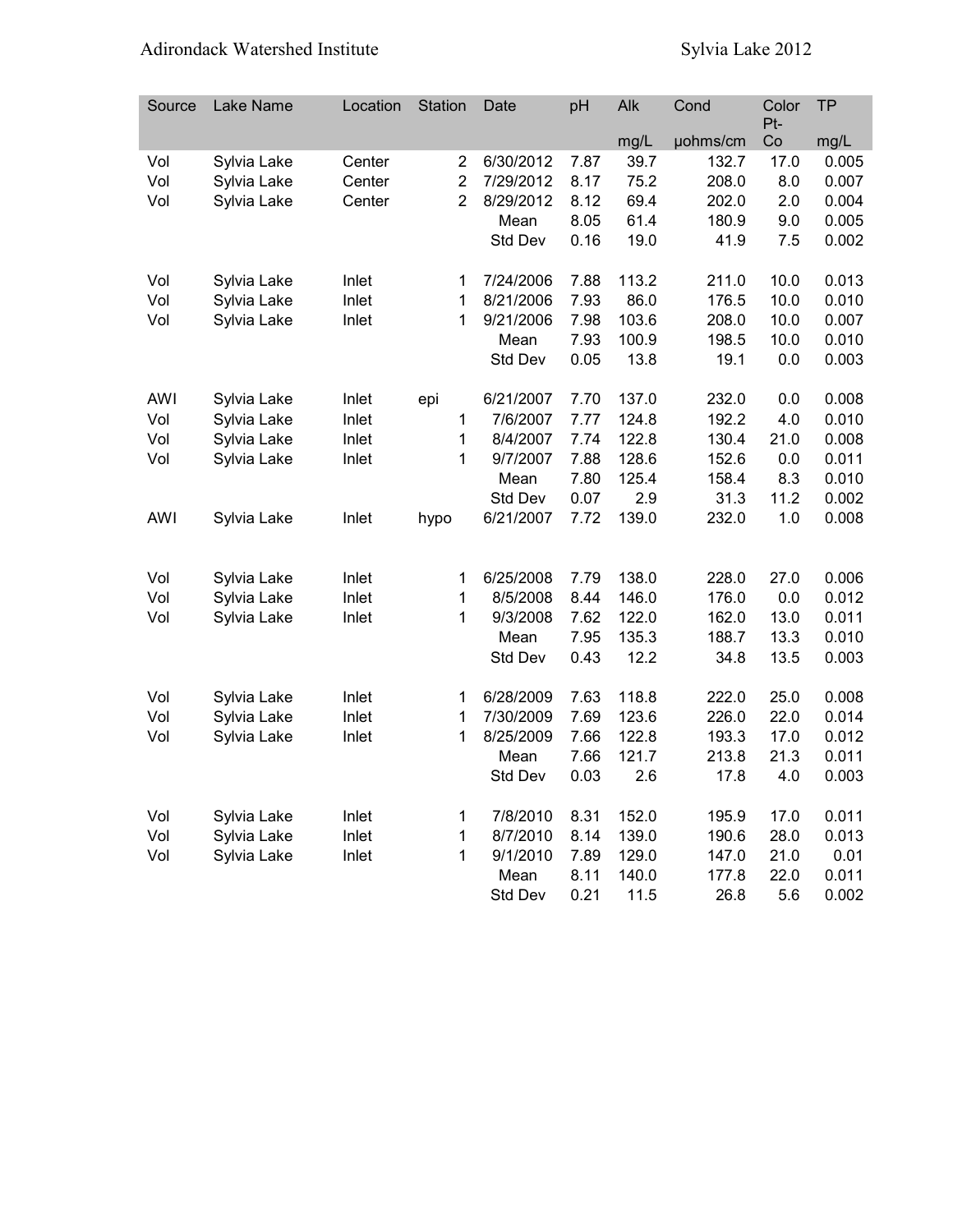| Source | Lake Name   | Location | <b>Station</b> | Date           | pH   | Alk   | Cond     | Color<br>Pt- | <b>TP</b> |
|--------|-------------|----------|----------------|----------------|------|-------|----------|--------------|-----------|
|        |             |          |                |                |      | mg/L  | uohms/cm | Co           | mg/L      |
| Vol    | Sylvia Lake | Inlet    | 1.             | 6/27/2011      | 7.52 | 93.2  | 162.2    | 1.0          | 0.006     |
| Vol    | Sylvia Lake | Inlet    |                | 7/22/2011      | 7.66 | 88.4  | 187.0    | 33.0         | 0.011     |
| Vol    | Sylvia Lake | Inlet    |                | 8/26/2011      | 7.43 | 107.6 | 202.0    | 18.0         | 0.008     |
|        |             |          |                | Mean           | 7.54 | 96.4  | 183.7    | 17.3         | 0.008     |
|        |             |          |                | Std Dev        | 0.12 | 10.0  | 20.1     | 16.0         | 0.003     |
| Vol    | Sylvia Lake | Inlet    | 1.             | 6/30/2012      | 8.02 | 51.3  | 196.7    | 12.0         | 0.005     |
| Vol    | Sylvia Lake | Inlet    |                | 7/29/2012      | 8.04 | 56.9  | 183.9    | 2.0          | 0.006     |
| Vol    | Sylvia Lake | Inlet    |                | 8/29/2012      | 7.89 | 45.1  | 166.0    | 22.0         | 0.006     |
|        |             |          |                | Mean           | 7.98 | 51.1  | 182.2    | 12.0         | 0.006     |
|        |             |          |                | <b>Std Dev</b> | 0.08 | 5.9   | 15.4     | 10.0         | 0.001     |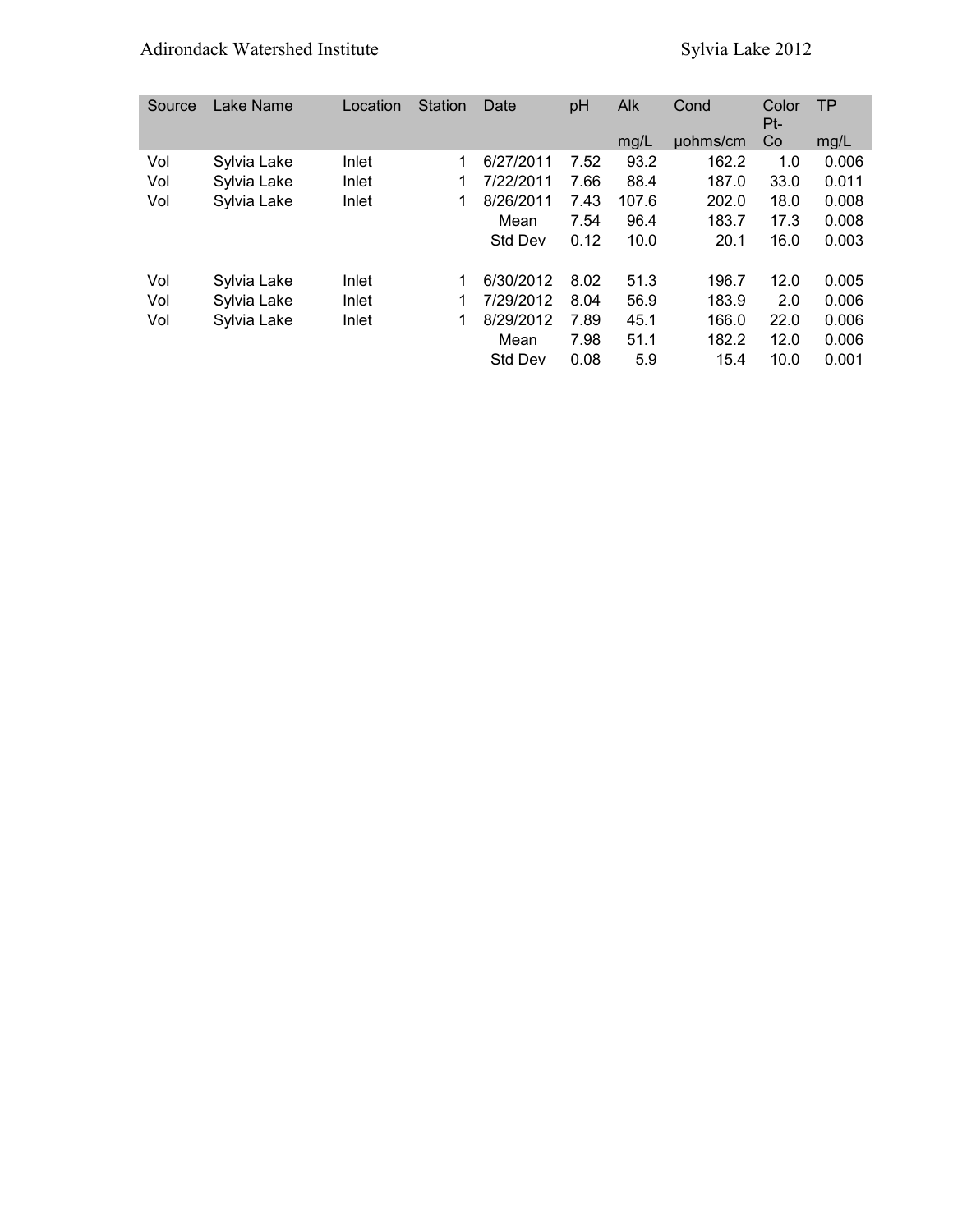| Location | Date           | Secchi<br>(meters) | <b>Nitrate</b><br>mg/L | Chloride<br>mg/L | Calcium<br>mg/L | Aluminum<br>mg/L | Chl A<br>$\mu$ g/L |
|----------|----------------|--------------------|------------------------|------------------|-----------------|------------------|--------------------|
| Marsh    | 7/17/2006      | 6.5                | 0.00                   | 14.0             |                 |                  | 1.64               |
| Marsh    | 8/18/2006      | 5.0                | 0.00                   | 15.0             |                 |                  | 2.45               |
| Marsh    | 9/21/2006      | 6.0                | 0.10                   | 12.0             |                 |                  | 1.84               |
|          | Mean           | 5.8                | 0.03                   | 13.7             |                 |                  | 1.98               |
|          | Std Dev        | 0.8                | 0.06                   | 1.5              |                 |                  | 0.42               |
| Center   | 7/24/2006      | 5.0                | 0.00                   | 15.0             |                 |                  | 2.43               |
| Center   | 8/21/2006      | 6.3                | 0.00                   | 14.0             |                 |                  | 1.84               |
| Center   | 9/21/2006      | 6.5                | 0.10                   | 10.0             |                 |                  | 1.47               |
|          | Mean           | 5.9                | 0.03                   | 13.0             |                 |                  | 1.91               |
|          | Std Dev        | 0.8                | 0.06                   | 2.6              |                 |                  | 0.48               |
| epi      | 6/21/2007      | 6.4                | 0.00                   | 17.0             |                 | 0.00             | 1.87               |
|          | 7/6/2007       | 5.0                | 0.00                   |                  |                 |                  | 2.04               |
|          | 8/4/2007       | 6.0                | 0.00                   |                  |                 |                  | 1.95               |
|          | 9/7/2007       | 5.5                | 0.00                   |                  |                 |                  | 2.12               |
|          | Mean           | 5.5                | 0.00                   |                  |                 |                  | 2.04               |
|          | Std Dev        | 0.5                | 0.00                   |                  |                 |                  | 0.09               |
| hypo     | 6/21/2007      |                    | 0.10                   | 20.0             |                 | 0.00             |                    |
| epi      | 5/26/2008      | 4.2                | 0.00                   | 21.0             | 18.2            | 0.00             | 3.12               |
|          | 6/25/2008      | 7.0                | 0.20                   |                  |                 |                  | 1.43               |
|          | 8/5/2008       | 5.5                | 0.20                   |                  |                 |                  | 1.89               |
|          | 9/3/2008       | 5.0                | 0.10                   |                  |                 |                  | 2.05               |
|          | Mean           | 5.4                | 0.13                   | 21.0             |                 |                  | 2.12               |
|          | Std Dev        | 1.2                | 0.10                   |                  |                 |                  | 0.72               |
| hypo     | 5/26/2008      | $\pmb{\times}$     | 0.00                   | 21.0             | 18.6            | 0.00             | x                  |
| Center   | 6/28/2009      | 7.5                | 0.10                   | 11.0             | 19.1            | 0.00             | 1.21               |
| Center   | 7/30/2009      | 6.0                | 0.60                   |                  |                 |                  | 1.82               |
| Center   | 8/25/2009      | 5.0                | 0.00                   |                  |                 |                  | 2.23               |
|          | Mean           | 6.2                | 0.23                   |                  |                 |                  | 1.75               |
|          | <b>Std Dev</b> | 1.3                | 0.32                   |                  |                 |                  | 0.51               |
| Center   | 7/8/2010       | 5.5                | 0.24                   | 14.9             | 26.9            | 0.00             | 1.72               |
| Center   | 8/7/2010       | 4.5                | 0.20                   | 14.4             | 23.9            | 0.00             | 2.96               |
| Center   | 9/1/2010       | 5.0                | 0.20                   | 15.0             | 25.0            | 0.00             | 1.98               |
|          | Mean           | 5.0                | 0.21                   | 14.8             | 25.3            | 0.00             | 2.22               |
|          | Std Dev        | 0.5                | 0.02                   | 0.3              | 1.5             | 0.00             | 0.65               |
| Center   | 6/27/2011      | 6.5                | 0.209                  | 14.0             | 20.6            | 0.016            | 1.44               |
| Center   | 7/22/2011      | 5.5                | 0.147                  | 15.6             | 18.3            | 0.010            | 1.78               |
| Center   | 8/26/2011      | 4.5                | 0.168                  | 14.6             | 20.0            | 0.023            | 2.81               |
|          | Mean           | 5.5                | 0.175                  | 14.7             | 19.6            | 0.016            | 2.01               |
|          | Std Dev        | 1.0                | 0.032                  | 0.8              | 1.2             | 0.007            | 0.71               |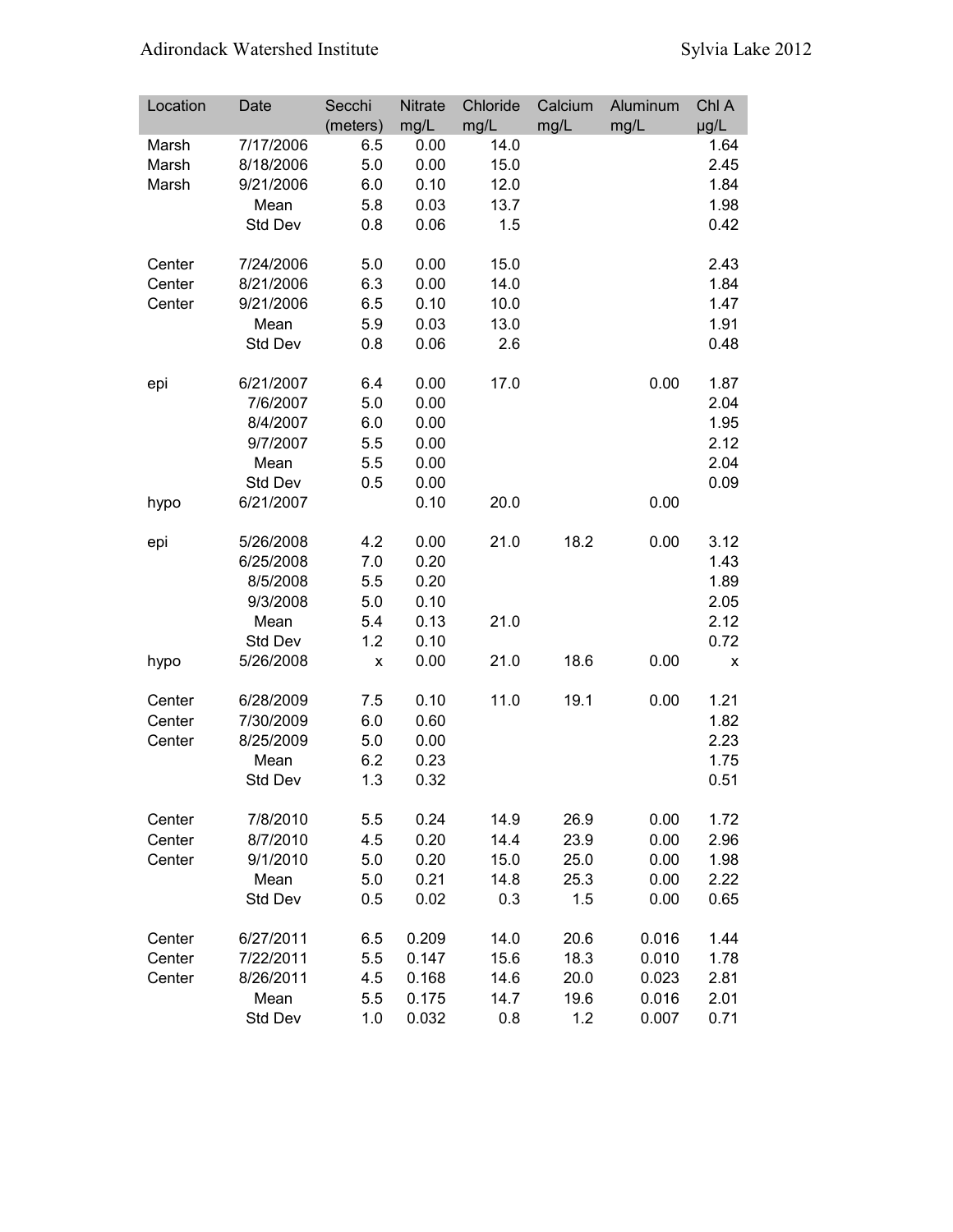| Location                   | Date                                                                          | Secchi<br>(meters)                     | <b>Nitrate</b><br>mg/L                               | Chloride<br>mg/L                    | Calcium<br>mg/L                     | Aluminum<br>mg/L                          | Chl A<br>µg/L                                |
|----------------------------|-------------------------------------------------------------------------------|----------------------------------------|------------------------------------------------------|-------------------------------------|-------------------------------------|-------------------------------------------|----------------------------------------------|
| Center<br>Center<br>Center | 6/30/2012<br>7/29/2012<br>8/29/2012<br>Mean<br>Std Dev                        | 7.5<br>6.5<br>9.5<br>7.8<br>1.5        | 0.058<br>0.064<br>0.036<br>0.053<br>0.015            | 7.9<br>14.3<br>14.2<br>12.1<br>3.7  | 19.5<br>25.2<br>26.3<br>23.7<br>3.6 | 0.134<br>0.092<br>0.100<br>0.109<br>0.022 | 1.38<br>1.68<br>1.02<br>1.36<br>0.33         |
| Inlet<br>Inlet<br>Inlet    | 7/24/2006<br>8/21/2006<br>9/21/2006<br>Mean<br>Std Dev                        | 4.7<br>5.4<br>6.5<br>5.5<br>0.9        | 0.10<br>0.00<br>0.00<br>0.03<br>0.06                 | 15.0<br>12.0<br>15.0<br>14.0<br>1.7 |                                     |                                           | 2.75<br>1.89<br>1.57<br>2.07<br>0.61         |
| Inlet<br>Inlet             | 6/21/2007<br>7/6/2007<br>8/4/2007<br>9/7/2007<br>Mean<br>Std Dev<br>6/21/2007 | 7.0<br>5.5<br>6.0<br>5.0<br>5.5<br>0.5 | 0.10<br>0.10<br>0.00<br>0.00<br>0.03<br>0.06<br>0.00 | 16.0<br>16.0                        |                                     | 0.00                                      | 1.77<br>1.98<br>1.89<br>2.12<br>2.00<br>0.12 |
| Inlet                      | 6/25/2008<br>8/5/2008<br>9/3/2008<br>Mean<br>Std Dev                          | 7.0<br>4.3<br>4.5<br>5.3<br>1.5        | 0.20<br>0.10<br>0.10<br>0.13<br>0.06                 |                                     |                                     |                                           | 1.75<br>3.07<br>2.57<br>2.46<br>0.67         |
| Inlet                      | 6/28/2009<br>7/30/2009<br>8/25/2009<br>Mean<br>Std Dev                        | 6.0<br>4.5<br>4.8<br>5.1<br>0.8        | 0.00<br>0.00<br>1.00<br>0.33<br>0.58                 | 17.0                                | 17.4                                | 0.00                                      | 1.87<br>2.67<br>2.25<br>2.26<br>0.40         |
| Inlet                      | 7/8/2010<br>8/7/2010<br>9/1/2010<br>Mean<br>Std Dev                           | 4.5<br>4.0<br>5.0<br>4.5<br>0.5        | 0.240<br>0.170<br>0.189<br>0.200<br>0.036            | 13.8<br>12.0<br>12.6<br>12.8<br>0.9 | 26.9<br>24.0<br>22.3<br>24.4<br>2.3 | 0.03<br>0.03<br>0.07<br>0.04<br>0.02      | 3.01<br>4.04<br>1.98<br>3.01<br>1.03         |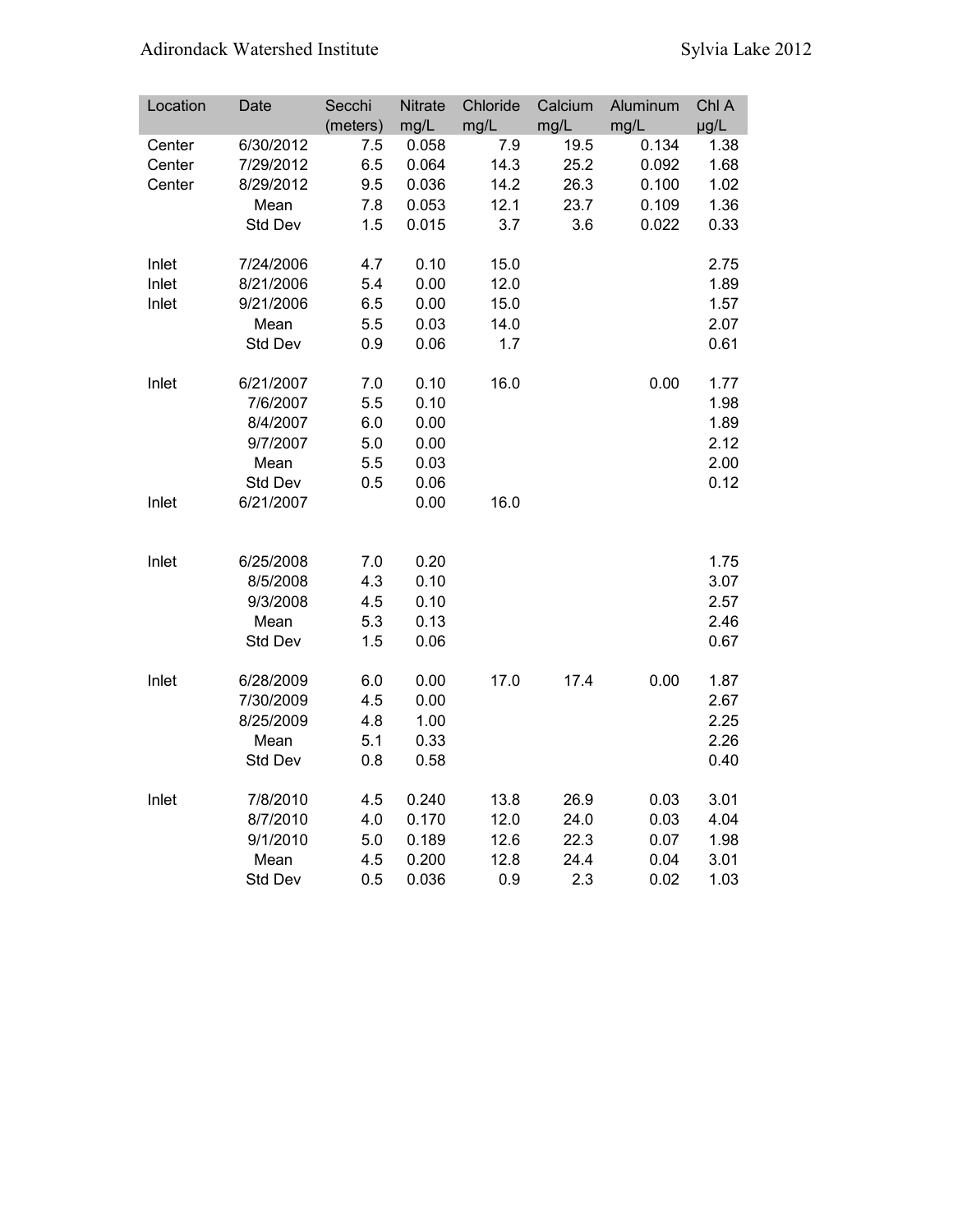| Location | Date           | Secchi   | <b>Nitrate</b> | Chloride | Calcium | Aluminum | Chl A     |
|----------|----------------|----------|----------------|----------|---------|----------|-----------|
|          |                | (meters) | mg/L           | mg/L     | mg/L    | mq/L     | $\mu$ g/L |
| Inlet    | 6/27/2011      | 6.5      | 0.204          | 11.7     | 19.8    | 0.010    | 1.81      |
|          | 7/22/2011      | 5.0      | 0.123          | 13.4     | 20.0    | 0.022    | 1.97      |
|          | 8/26/2011      | 4.5      | 0.164          | 14.0     | 23.6    | 0.098    | 2.87      |
|          | Mean           | 5.3      | 0.164          | 13.0     | 21.1    | 0.043    | 2.22      |
|          | <b>Std Dev</b> | 1.0      | 0.041          | 1.2      | 2.1     | 0.048    | 0.57      |
| Inlet    | 6/30/2012      | 7.0      | 0.075          | 14.2     | 25.0    | 0.095    | 1.52      |
|          | 7/29/2012      | 6.0      | 0.053          | 14.0     | 24.2    | 0.108    | 1.72      |
|          | 8/29/2012      | 9.0      | 0.024          | 10.3     | 22.4    | 0.101    | 1.13      |
|          | Mean           | 7.3      | 0.051          | 12.8     | 23.8    | 0.101    | 1.46      |
|          | <b>Std Dev</b> | 1.5      | 0.026          | 2.2      | 1.4     | 0.007    | 0.30      |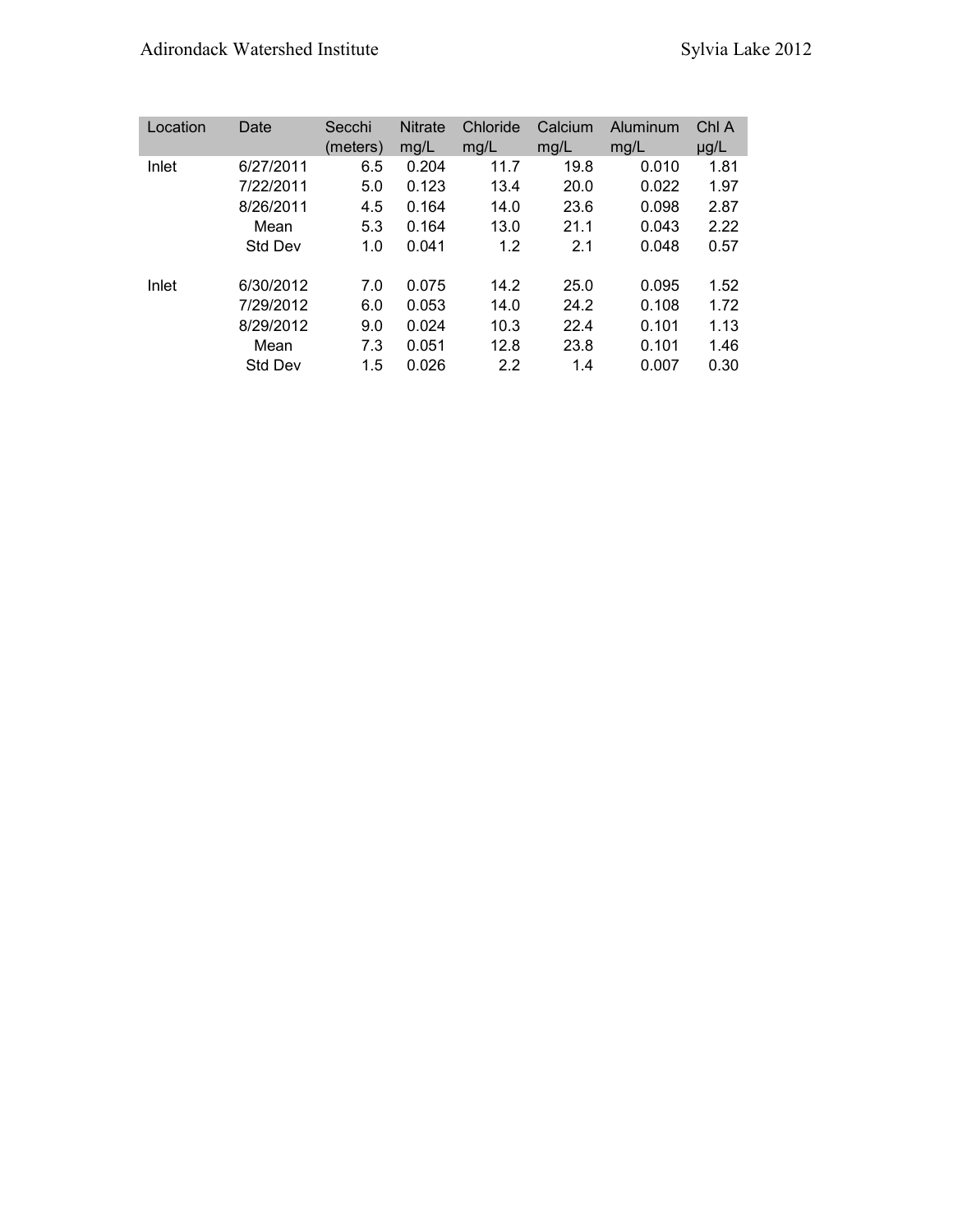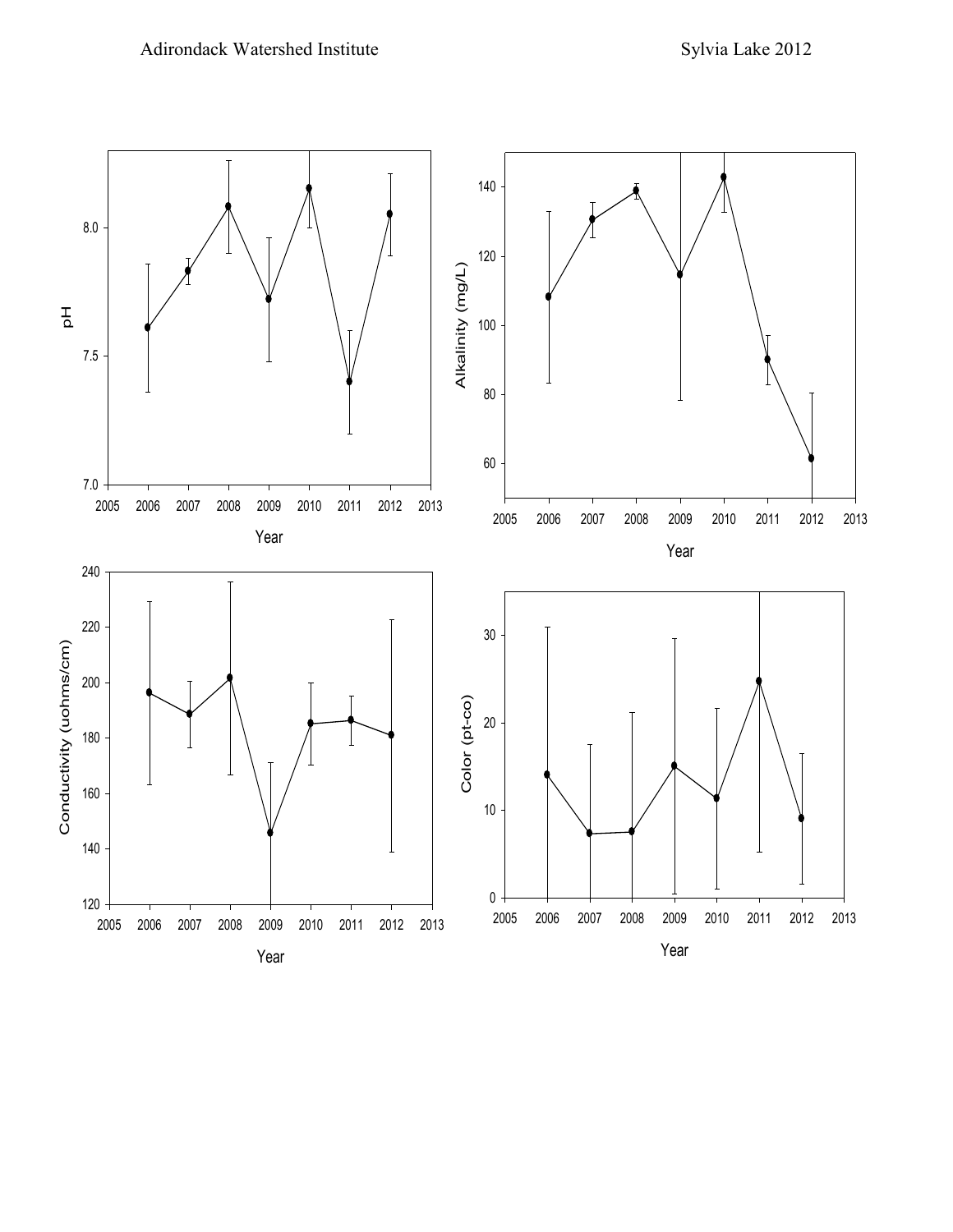